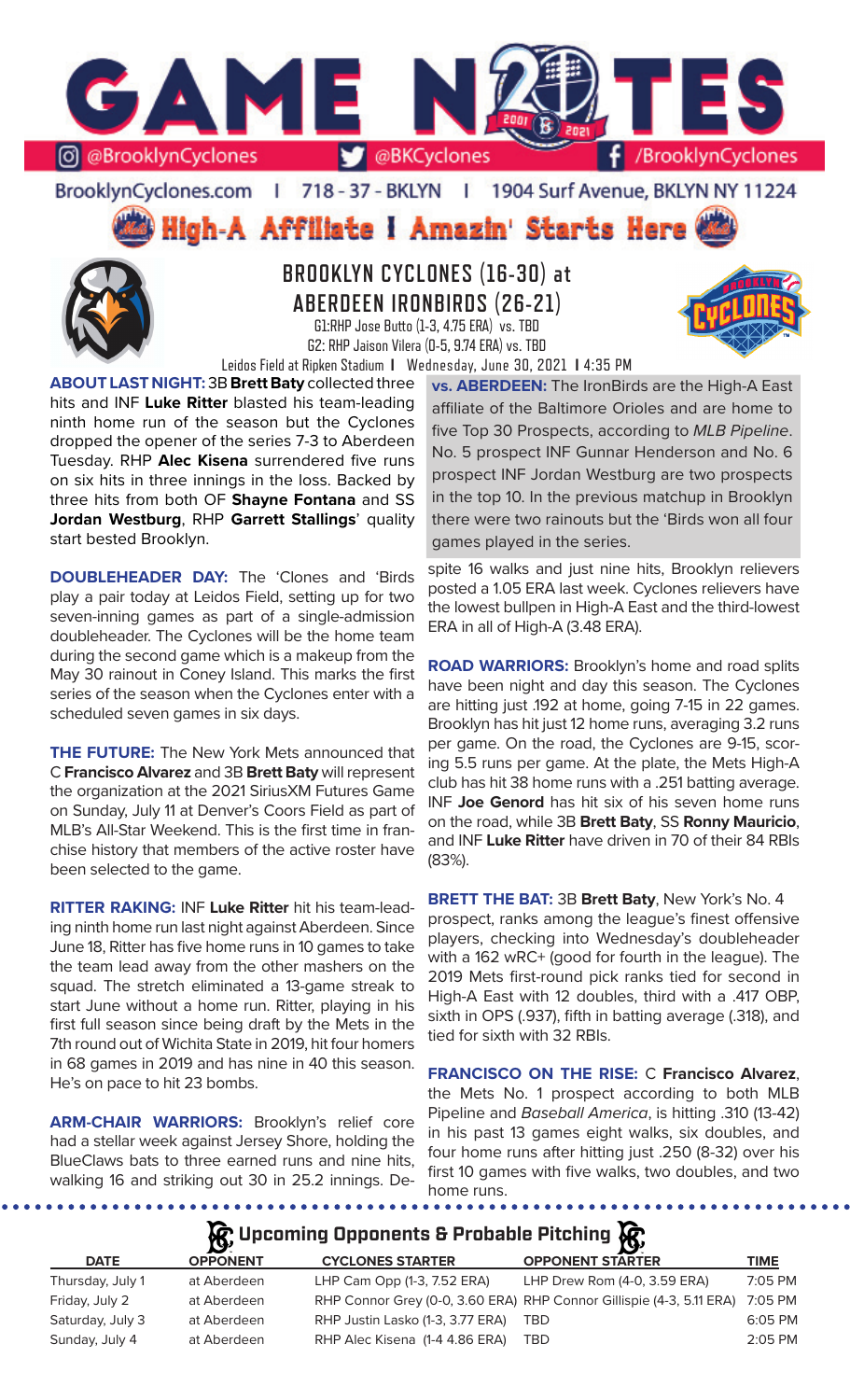

LAST TIME OUT: Butto started his last outing well but allowed three runs (one earned) toward the end of his outing, lasting just 4 2/3 innings. Butto had lasted at least five innings for three starts in a row May 23-June 1 but has not completed five innings for consecutive starts.

| <b>Brooklyn Cyclones</b> |              |            |     |                |                |                |                |   |             |            |  |
|--------------------------|--------------|------------|-----|----------------|----------------|----------------|----------------|---|-------------|------------|--|
| <b>DATE</b>              | <b>OPP</b>   | <b>DEC</b> | IP  | н              | R              | ER             | <b>BB</b>      | ĸ | HR          | <b>AVG</b> |  |
| 6/24                     | <b>JS</b>    |            | 4.2 | 4              | 3              | 1              | 1              | 5 | $\Omega$    | .239       |  |
| 6/18                     | @ WIL        |            | 41  | 8              | 5              | 5              | $\Omega$       | 1 | 3           | .241       |  |
| 6/13                     | HV           |            | 5.0 | 3              | 0              | O              | $\overline{2}$ | 7 | $\Omega$    | .217       |  |
| 6/6                      | $@$ JS       | L          | 4.0 | 8              | 6              | 6              | $\overline{2}$ | 4 | 4           | .223       |  |
| 6/1                      | @JS          | W          | 5.1 | 3              | 3              | $\overline{2}$ | 1              | 5 |             | .179       |  |
| 5/23                     | vs. HV       |            | 5.0 | 5              | 1              | 1              | $\mathbf 0$    | 5 | 0           | .188       |  |
| 5/18                     | vs. HV       |            | 5.2 | $\overline{2}$ | $\overline{2}$ | $\overline{2}$ | 1              | 3 |             | .156       |  |
| 5/12                     | @GVL         |            | 4.0 | $\overline{2}$ | 1              | 1              | 3              | 6 | $\Omega$    | .185       |  |
| 5/5                      | @ASH         | L          | 3.2 | 3              | 4              | 4              | 3              | 5 | O           | .214       |  |
|                          | K%           |            |     |                | BB%            |                |                |   | <b>HR/9</b> |            |  |
|                          | 23.4%        |            |     |                | 7.4            |                |                |   | 1.94        |            |  |
|                          | <b>BABIP</b> |            |     |                | GB%            |                | <b>FIP</b>     |   |             |            |  |
|                          | .264         |            |     |                | 42.3%          |                | 5.59           |   |             |            |  |

**TOP 30 PROSPECT:** Jose Butto ranks No. 15 in the Mets system according to *MLB Pipeline*.

ARM ACTION: Butto's change-up has sparkled during his time as a professional with scouts calling it "near elite." Butto only throws 93 mph and had touched 96 mph.



**Height:** 6-0 **Weight:** 188 **Bats**: Right **Throws**: Right **Date of Birth:** June 19, 1997 **Age**: 22 **Hometown:** Caracas, Venezuela # 39 JAISON VILERA RHP

**How Obtained:** Signed as an international free agent, 11/10/15

**LAST TIME OUT:** Vilera allowed seven runs on seven hits in a 7-5 loss to Jersey Shore. The Venezuelan right hander allowed two home runs and now has allowed 14 long balls this season.

**HOME RUN HAPPY:** Vilera has surrendered a career-high 14 home runs in just 32 1/3 innings. In fact, prior to this season, Vilera had allowed 12 home runs over the first four years of his career (2016-2019).

| <b>Brooklyn Cyclones</b> |            |            |     |   |                |                |    |                |    |      |  |
|--------------------------|------------|------------|-----|---|----------------|----------------|----|----------------|----|------|--|
| <b>DATE</b>              | <b>OPP</b> | <b>DEC</b> | ΙP  | н | R              | ER             | BB | ĸ              | ΗR | AVG  |  |
| 6/22                     | <b>JS</b>  |            | 2.2 | 7 | 7              | 7              | 3  | $\overline{2}$ | 2  | .310 |  |
| 6/16                     | @ WIL      |            | 5.0 | 4 | $\overline{2}$ | $\overline{2}$ |    | $\overline{2}$ | 0  | .288 |  |
| 6/11                     | HV         |            | 3.2 | 7 | 7              | 6              | 3  | 3              | 2  | .304 |  |
| 6/4                      | $@$ JS     |            | 4.2 | 5 | 4              | 4              | 0  | 7              | 4  | .290 |  |
| 5/27                     | <b>ABD</b> |            | 4.1 | 6 | 5              | 3              | 3  | 5              | 1  | .301 |  |
| 5/20                     | HV         |            | 5.0 | 3 | 3              | $\overline{2}$ | 2  | 3              | 1  | .296 |  |
| 5/15                     | @GVL       |            | 4.0 | 4 | 4              | 4              | 0  |                | 2  | .371 |  |
| 5/7                      | @ASH       |            | 3.0 | 9 | 9              |                | 3  | 3              | 2  | .500 |  |

K% BB% HR/9

|              | <b>CATCHER ERA</b> |            |
|--------------|--------------------|------------|
| .310         | 45.8%              | 8.90       |
| <b>BABIP</b> | GB%                | <b>FIP</b> |
| 19.6%        | 9.2                | 3.90       |

|                  |          |            |           |     |     |     |           |     |           |            |              |                                             |            |       | ----------- |     |     |            |     |            |            |
|------------------|----------|------------|-----------|-----|-----|-----|-----------|-----|-----------|------------|--------------|---------------------------------------------|------------|-------|-------------|-----|-----|------------|-----|------------|------------|
| Griffin, David   |          |            | 8         |     | 8.0 |     | $O-1$     |     |           |            |              |                                             |            |       |             |     |     |            |     | <b>ERA</b> |            |
| Kisena, Alec     | 8        |            | 36        |     | 4.5 |     | $2 - 6$   |     |           |            |              | <b>NAME</b>                                 |            | G     | ER          |     |     | <b>INN</b> |     |            |            |
| Lasko, Justin    | 4        |            | 19        |     | 4.8 |     | $1 - 3$   |     |           |            |              | Alvarez                                     |            | 14    | 66          |     |     | 113.1      |     | 5.24       |            |
| Opp, Cam         |          |            | 17        |     | 3.4 |     | $2 - 3$   |     |           |            |              |                                             |            |       |             |     |     |            |     |            |            |
| Parsons, Hunter  |          | O          |           | 5   | 5.0 |     | $1 - 0$   |     |           |            |              | Mena                                        |            | 6     | 21          |     |     | 51         |     | 3.71       |            |
| Rojas, Oscar     | 4        |            | 21        |     | 5.3 |     | $1 - 3$   |     |           |            |              | Senger                                      |            | 9     | 44          |     | 81  |            |     | 4.89       |            |
| Vilera, Jaison   | 8        | $\Omega$   | 27        |     | 3.4 |     | $0 - 8$   |     |           |            |              | Uriarte                                     |            | 14    | 60          |     |     | 112        |     | 4.82       |            |
| Walker, Josh     | 4        |            | 27        |     | 6.8 |     | $3-1$     |     |           |            |              |                                             |            |       |             |     |     |            |     |            |            |
|                  |          |            |           |     |     |     |           |     |           |            |              | <b>BROOKLYN CYCLONES PITCHING BREAKDOWN</b> |            |       |             |     |     |            |     |            |            |
|                  | W-L      | <b>ERA</b> | IP        | н   | R   | ER  | <b>BB</b> | к   | <b>HR</b> | <b>AVG</b> |              | W-L                                         | <b>ERA</b> | IP    | н           | R   | ER  | <b>BB</b>  | к   | <b>HR</b>  | <b>AVG</b> |
| <b>STARTERS</b>  | $7 - 21$ | 6.01       | 202.0 212 |     | 151 | 135 | 72        | 201 | 37        | .266       | <b>HOME</b>  | 7-15                                        | 3.80       |       | 194.0 159   | 96  | 82  | 87         | 200 | 13         | .225       |
| <b>RELIEVERS</b> | $9 - 9$  | 3.48       | 191.1     | 155 | 93  | 74  | 105       | 205 | q         | .219       | <b>ROAD</b>  | $9 - 15$                                    | 5.73       | 199.1 | 208         | 148 | 127 | 90         | 206 | 33         | .261       |
| <b>TOTAL</b>     | 16-30    | 4.67       | 393.1 367 |     | 244 | 204 | 177       | 406 | 46        | 244        | <b>TOTAL</b> | 16-30                                       | 4.67       |       | 393.1 367   | 244 | 204 | 177        | 406 | 46         | .244       |

**BULLPEN NOTES**

-RHP Connor O'Neil's .125 BABIP is lowest on the team, while RHP Mitch Ragan's .220 ranks second best.

-RHP Josh Hejka's 2.97 FIP is the lowest in the Cyclones bullpen.

**CYCLONES STARTING PITCHER BREAKDOWN** .310 45.8% 8.90 **STARTER GS Quality StartsRun SupportRS/Start BC Record** Butto, Jose 8 0 38 4.8 4-4 Grey, Connor 1 0 8 8.0 1-0<br>Griffin, David 1 0 8 8.0 0-1

-RHP Josh Hejka sports a bullpen-lowest 4.3 BB%

**2021 GAME-BY-GAME**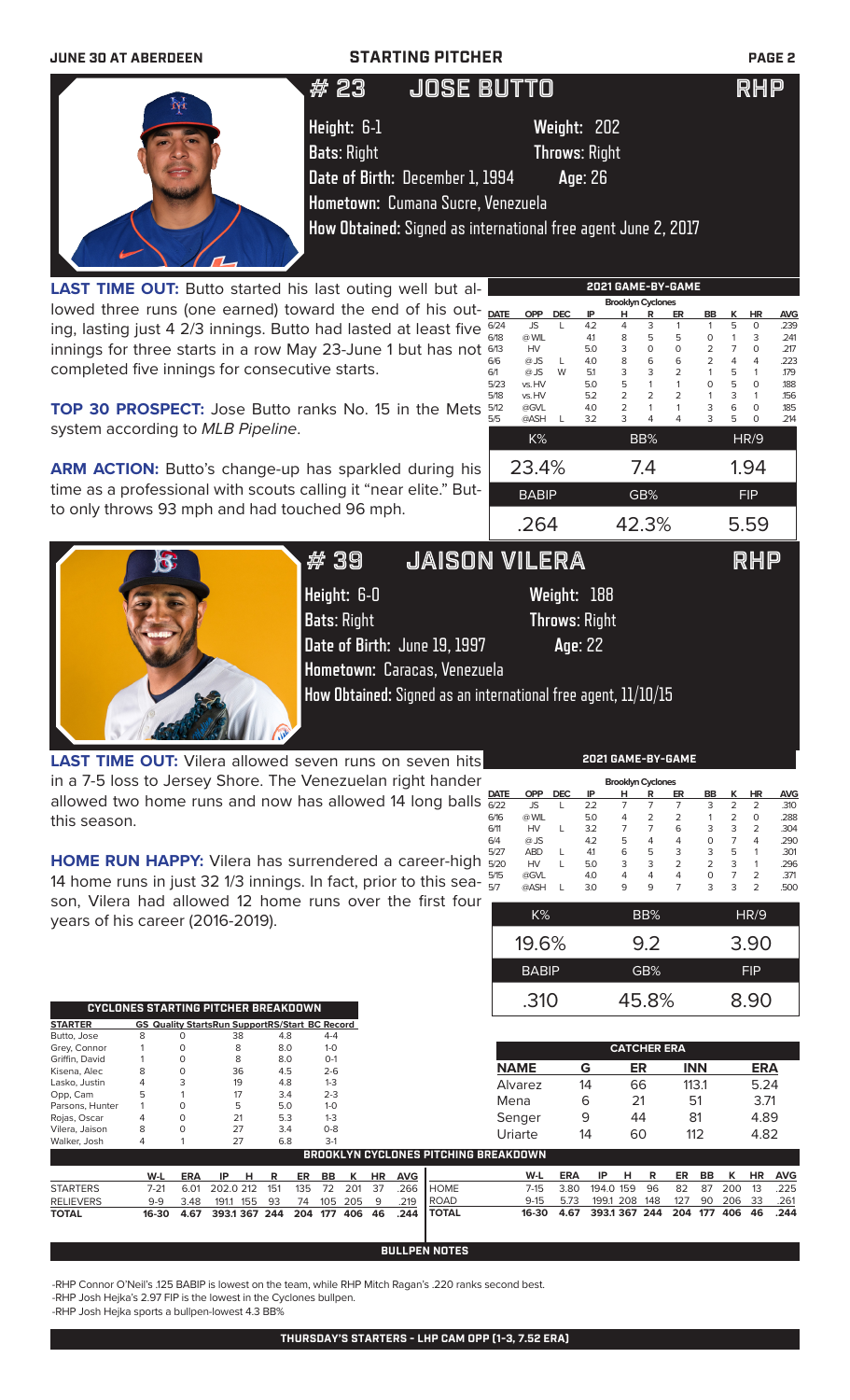| <b>JUNE 30 AT ABERDEEN</b>                                                                              |                                                                                                                                                                                         | <b>BATTING PAGES</b>                                                                                                                                                                                                                                                                                                                                                                                                    | PAGE <sub>3</sub>                                                                                                                                                                      |
|---------------------------------------------------------------------------------------------------------|-----------------------------------------------------------------------------------------------------------------------------------------------------------------------------------------|-------------------------------------------------------------------------------------------------------------------------------------------------------------------------------------------------------------------------------------------------------------------------------------------------------------------------------------------------------------------------------------------------------------------------|----------------------------------------------------------------------------------------------------------------------------------------------------------------------------------------|
| <b>FRANCISCO ALVAREZ - C</b><br>#19<br>Last Game: 0-3, BB, R<br><b>RISP:</b> $8-25$ $(.320)$<br>Streak: | <b>Home: 8-42</b><br><b>Road: 15-44</b><br>vs. ABD: 2-15 (.133)                                                                                                                         | Last HR: 6/26 vs. Jersey Shore<br>Multi-Hit Games: 5 (6/20 at Wilmington)<br>Multi-RBI Games: 5 (6/25 vs. Jersey Shore)                                                                                                                                                                                                                                                                                                 | .267, 6 HR, 19 RBI, .418 wOBA, wRC+ 161<br>Season High, Hits: 3 (6/6 at JS)<br>Season High, Runs: 3 (6/20 at WIL)<br>Season High, RBI: 4 (6/6 at JS)<br>Season High, SB: 1 (6/3 at JS) |
| No. 38 prospect in the game according to MLB Pipeline                                                   |                                                                                                                                                                                         | • Enters his fourth year in the Mets organizationCalled up from Low-A St. Lucie on Monday, May 2419 years old, turning 20 on November 19<br>· Ranks as the No. 1 prospect in the Mets system according to both MLB Pipeline and Baseball AmericaRanked as No. 4 catching prospect in baseball and the                                                                                                                   |                                                                                                                                                                                        |
| • Non-roster invitee to Mets Spring TrainingSigned with NYM as NDFA on July 2, 2018                     |                                                                                                                                                                                         | · Hit .417 (20-48) with five doubles, two home runs, and 12 RBIs in 15 games with St. LucieStruck out seven times and walked 15went 2-for-4 in stolen bases                                                                                                                                                                                                                                                             |                                                                                                                                                                                        |
| ZACH ASHFORD - OF<br>#9                                                                                 |                                                                                                                                                                                         |                                                                                                                                                                                                                                                                                                                                                                                                                         | .196, 1 HR, 5 RBI, .280 w0BA, wRC+ 75                                                                                                                                                  |
| Last Game: 0-3<br><b>RISP: 3-12</b><br>Streak:                                                          | <b>Home: 8-34</b><br><b>Road: 3-22</b><br>vs. ABD: 2-15 (.133)                                                                                                                          | Last HR: 5/23 vs. Hudson Valley<br>Multi-Hit Games: 1 (5/23 vs. Hudson Valley)<br>Multi-RBI Games: 1(5/23 vs. Hudson Valley)                                                                                                                                                                                                                                                                                            | Season High, Hits: 2 (5/23 vs. HV)<br>Season High, Runs: 2 (6/6 at JS)<br><b>Season High, RBI: 2 (5/23 vs. HV)</b><br><b>Season High, SB:</b> 1 (2x, 6/9 vs. HV G2)                    |
| • Drafted by the Mets out of Fresno State in the 6th round of the 2019 MLB Draft                        |                                                                                                                                                                                         | Enters his third year in the Mets organizationCalled up from Low-A St. Lucie on Saturday, May 22<br>• Hit .340 (17-50) in 14 games with the St. Lucie Mets in 2021, collecting three doubles and six walks with a stolen base<br>• Spent his first few games as a pro with Brooklyn in 2019, hitting 136 in 16 games before being sent to the GCL Mets (37 G, .295/2/23/.413)                                           |                                                                                                                                                                                        |
| # 22 BRETT BATY - INF                                                                                   |                                                                                                                                                                                         |                                                                                                                                                                                                                                                                                                                                                                                                                         | .318, 5 HR, 31 RBI, .412 wOBA, wRC+ 157<br>Season High. Hits: 4 (5/19 vs. HV)                                                                                                          |
| Last Game: 3-4<br><b>RISP: 18-46 (.391)</b><br><b>Streak:</b> 1 G (3-4)                                 | Home: 15-65<br><b>Road: 32-84</b><br>vs. ABD: 4-15 (.267)                                                                                                                               | Last HR: 6/26 vs. Jersey Shore<br>Multi-Hit Games: 13 (6/29 at Aberdeen))<br>Multi-RBI Games: 9 (6/20 at Wilmington)                                                                                                                                                                                                                                                                                                    | Season High, Runs: 2 (5x, 6/9 vs. HV G2)<br><b>Season High, RBI:</b> $4$ (2x, $6/3$ at JS)<br><b>Season High, SB:</b> 1 (3x, 6/19 at WIL)                                              |
| • Joined the Alternate Training Site in Brooklyn in 2020                                                |                                                                                                                                                                                         | • Enters his third year in the Mets organizationRated as the No. 4 prospect in the Mets system and the No. 94 prospect in baseball according to MLB Pipeline<br>• Earned a non-roster invitation to Spring Training in 2021, collecting a double and a single in 10 games and 10 at-bats                                                                                                                                |                                                                                                                                                                                        |
|                                                                                                         |                                                                                                                                                                                         | • Spent the majority of his first pro season with Kingsport (R) before a promotion to Brooklyn to finish the 2019 season, winning the league title with the Cyclones<br>• Committed to the University of Texas before being drafted in the first round (12th overall) in 2019                                                                                                                                           |                                                                                                                                                                                        |
| #11<br><b>CODY BOHANEK - INF</b><br>Last Game: Defensive replacement                                    | <b>Home: 6-31</b>                                                                                                                                                                       | Last HR: 6/9 vs. Hudson Valley G1                                                                                                                                                                                                                                                                                                                                                                                       | .237, 2 HR, 6 RBI, .335 wOBA, wRC+ 109<br>Season High, Hits: 3 (5/5 at Asheville)                                                                                                      |
| <b>RISP:</b> 1-18 $(.056)$<br><b>Streak: 2 G (4-7)</b>                                                  | <b>Road: 10-42</b><br>vs. ABD: 0-0                                                                                                                                                      | Multi-Hit Games: 4 (6/27 vs. Jersey Shore)<br>Multi-RBI Games: 1 (6/17 at Wilmington)                                                                                                                                                                                                                                                                                                                                   | Season High, Runs: 2 (2x, 6/15 at Wil)<br>Seaon High, RBI: 2 (6/17at Wilmington)<br><b>Season High, SB:</b> 1(2x, 6/27 vs. JS))                                                        |
|                                                                                                         | exchange for OF Ross Adolph, INF Luis Santana, and C Scott Manea<br>• Broke camp with Brooklyn: 5 G, .313/.500/.500 with a home run a two RBIs before the call up                       | • Enters his third year in the Mets organization and his fifth as a professionalTraded from Houston to the Mets in January of 2019 along with 3B J.D. Davis in<br>• Returns from Triple-A Syracuse 5/12-6/8 and 6/24: 21 G, 179/.338/.268 with three doubles, a triple, and a home run with 11 walks<br>• Originally drafted by Houston in the 30th round of the 2017 MLB Draft from the University of Illinois-Chicago |                                                                                                                                                                                        |
| <b>ANTOINE DUPLANTIS - OF</b><br>#8                                                                     |                                                                                                                                                                                         |                                                                                                                                                                                                                                                                                                                                                                                                                         | .235, 2 HR, 9 RBI, .300 WOBA, WRC+ 87                                                                                                                                                  |
| Last Game: 0-4<br><b>RISP:</b> 7-29 (.241)<br>Streak:                                                   | <b>Home: 10-64</b><br><b>Road: 28-94</b><br>vs. ABD: 2-16 (.125)                                                                                                                        | Last HR: 6/18 at Wilmington<br>Multi-Hit Games: 10 (6/20 at Wilmington)<br>Multi-RBI Games: 2 (6/18 at Wilmington)                                                                                                                                                                                                                                                                                                      | Season High, Hits: 4 (5/16 at Greenville)<br>Season High, Runs: 4 (5/16 at Greenville)<br>Season High, RBI: 2 (2x, 6/18 at Wilmington)<br>Season High, SB: 1 (2x, 5/16 at Greenville)  |
| finished a season at LSU hitting lower than .316                                                        | • Recorded eight outfield assists in 47 games to lead Brooklyn in 2019                                                                                                                  | · Enters his third year in the Mets organization Spent his draft year with Brooklyn and scored the game-winning run against Lowell in the 2019 NYPL Championship<br>• Finished his LSU career with 359 hits, most in school history and second-most in SEC history behind fellow Mets MiLB outfielder Jake Mangum (383 hits)Never                                                                                       |                                                                                                                                                                                        |
| # 20 JOE GENORD - INF                                                                                   |                                                                                                                                                                                         | • Mets 12th round pick, 2019Also drafted in the 19th round by Cleveland in 2018Brother Armond, holds the world record in the pole vault with a height of 6.18m.                                                                                                                                                                                                                                                         | .218, 7 HR, 15 RBI, .311 wOBA, wRC+ 94                                                                                                                                                 |
| Last Game: 0-3<br><b>RISP: 5-32 (.156)</b><br>Streak:                                                   | Home: 9-56<br><b>Road: 20-83</b><br>vs. ABD: 2-15 (.133)                                                                                                                                | Last HR: 6/20 at Wilmington<br>Multi-Hit Games: 5 (6/20 at Wilmington)<br>Multi-RBI Games: 3 (6/1 at Jersey Shore)                                                                                                                                                                                                                                                                                                      | Season High, Hits: 3 (2x, 5/19 vs. HV)<br>Season High, Runs: 3 (2x, 5/19 vs. HV)<br>Season High, RBI: 3 (5/8 at Asheville)<br>Season High, SB: 1 (6/18 at Wilmington)                  |
| • Mets 9th round pick in 2019 out of South Florida                                                      | • Two-time All-AAC honoree who led USF in home runs in each of his three seasons<br>• Also drafted by the Los Angeles Dodgers in the 19th round of the 2015 draft.                      | • Enters his third year in the Mets organizationNamed to the NYPL All-Star team and won a league title with Brooklyn in 2019<br>• Led the Cyclones with nine home runs and 44 RBIsEarned Player of the Week honors with the Cyclones during the week of July 7.                                                                                                                                                         |                                                                                                                                                                                        |
| <b>LUIS GONZALEZ - INF</b><br>#10                                                                       |                                                                                                                                                                                         |                                                                                                                                                                                                                                                                                                                                                                                                                         | .000, 0 HR, 0 RBI, .000 WOBA, WRC+ 0                                                                                                                                                   |
| <b>Last Game:</b><br><b>RISP:</b><br>Streak:                                                            | Home:<br>Road:<br>vs. ABD:                                                                                                                                                              | Last HR:<br><b>Multi-Hit Games:</b><br><b>Multi-RBI Games:</b>                                                                                                                                                                                                                                                                                                                                                          | <b>Season High, Hits:</b><br>Season High, Runs:<br><b>Season High, RBI:</b><br>Season High, SB:                                                                                        |
| • Signed with the Reds in September of 2012.                                                            | • Played three games with Low-A St. Lucie, going 3-12 with a double<br>• Career .253 hitter in 587 games and 2,151 at-bats with Cincinnati and New York farm systems.                   | • Enters his first season in the Mets organization, signing a minor league deal with New York on May 30, 2021.<br>• Spent seven seasons in the Cincinnati farm system, reaching as high as Triple-A Louisville in 2019.                                                                                                                                                                                                 |                                                                                                                                                                                        |
| #35 ADRIAN HERNANDEZ - OF                                                                               |                                                                                                                                                                                         |                                                                                                                                                                                                                                                                                                                                                                                                                         | .141, 1 HR, 2 RBI, .166 WOBA, WRC+ 3                                                                                                                                                   |
| Last Game: 0-3<br><b>RISP:</b> $3-14$ (.214)<br>Streak:                                                 | <b>Home: 7-34</b><br><b>Road: 4-34</b><br>vs. ABD: 3-9 (.333)                                                                                                                           | Last HR:<br>Multi-Hit Games: 1 (5/25 vs. Aberdeen)<br><b>Multi-RBI Games:</b>                                                                                                                                                                                                                                                                                                                                           | Season High, Hits: 2 (5/25 vs. Aberdeen)<br>Season High, Runs: 1 (2x 6/25 vs. JS)<br><b>Season High, RBI:</b> 1 (2x 6/22 vs. JS)<br>Season High, SB:                                   |
|                                                                                                         | • Hit .261 with five homers and 34 RBIs in 63 games in the Dominican Summer League in 2018.<br>• Signed for \$1.5 million by the Mets as a non-drafted international free agent in 2017 | • Returned from the Development List June 22stayed and worked out with Brooklyn from June 8-21.<br>• Enters his fifth year in the Mets organizationreceived 5/8 from extended spring training after the injury to OF Scott Ota.<br>• Ranked the No. 30 Prospect in the NYM system by MLB PipelineLimited to four games with the GCL Mets in 2019 due to hamstring injuries.                                             |                                                                                                                                                                                        |
|                                                                                                         | <b>RONNY MAURICIO - INF</b>                                                                                                                                                             |                                                                                                                                                                                                                                                                                                                                                                                                                         | .230, 7 HR, 25 RBI, .304 w0BA, wRC+ 90                                                                                                                                                 |

**Last Game:** 1-4, R **Home:** 8-72 **Last HR:** 6/16 at Wilmington **Season High, Hits:** 3 (4x, 6/17 atWilmington) **RISP:** 9-44 (.205) **Road:** 34-102 **Multi-Hit Games:** 8 (6/22 vs. Jersey Shore) **Season High, Runs:** 2 (6x, 6/20 at WIL) **Streak: vs. ABD:** 3-18 (.167) **Multi-RBI Games:** 7 (6/16 at Wilmington) **Seaon High, RBI:** 4 (2x, 5/16 at Greeville) **Season High, SB:** 2 (6/27 vs. JS)

• Enters his fifth year in the Mets organization...Rated as the No. 2 prospect in the Mets system and the No. 58 prospect in baseball according to *MLB Pipeline* • Non-roster invitee to Spring Training for the third consecutive season...Spent 2020 at the Mets Alternate Site and had one at-bat with the Tigres del Licey in the Dominican Winter League

• Named a South Atlantic League mid-season All-Star with Columbia (A) in 2019

• Won the 2018 GCL Mets Sterling Award, given to the team's most valuable player...Signed with the Mets as a 16-year-old on July 2, 2017.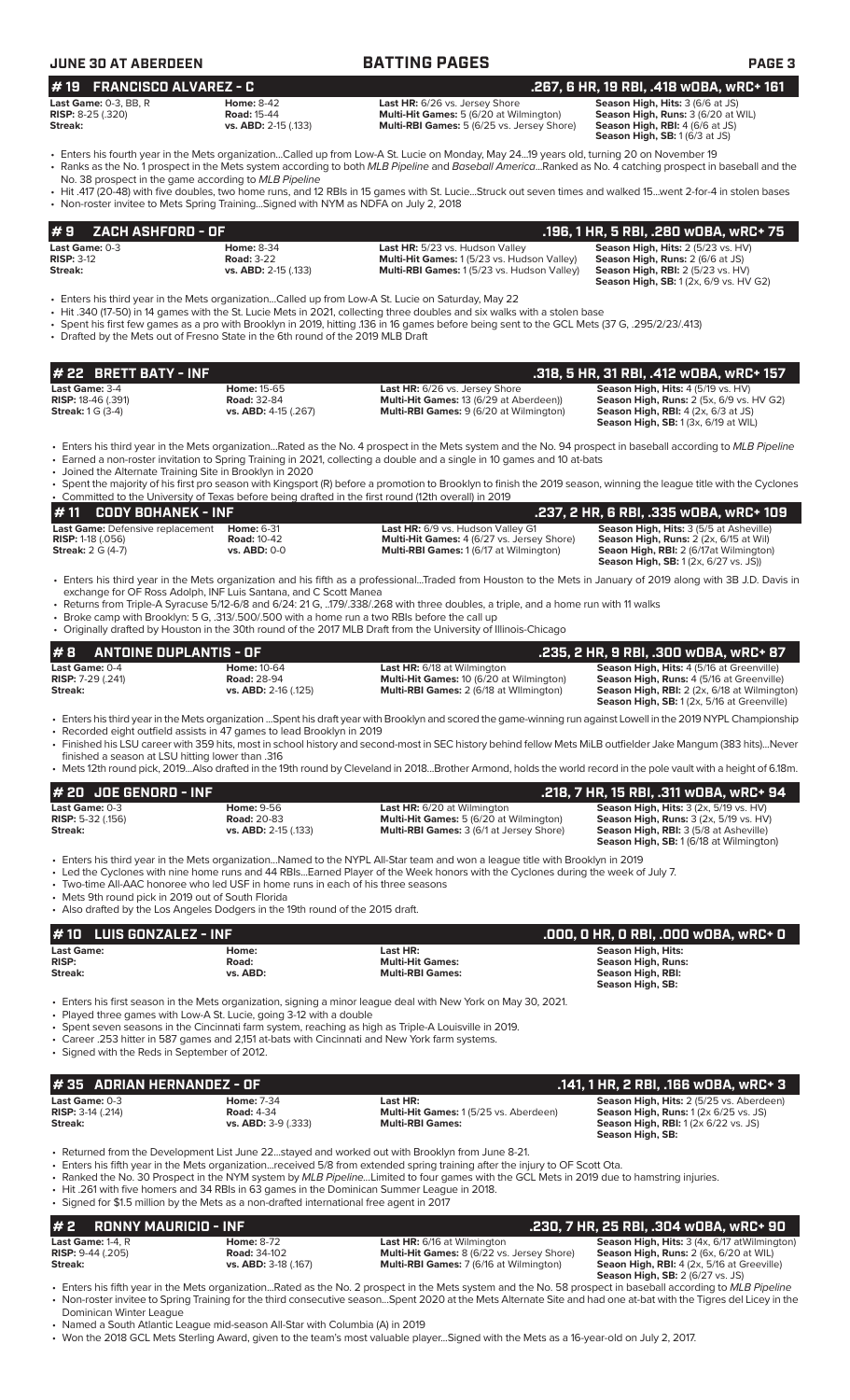| <b>JUNE 30 AT ABERDEEN</b>                                                                                                                                                                                                                                                                                            |                                                                  | <b>BATTING PAGES</b>                                                                                                                                                                                                                                                                                | PAGE 4                                                                                                                                                                    |
|-----------------------------------------------------------------------------------------------------------------------------------------------------------------------------------------------------------------------------------------------------------------------------------------------------------------------|------------------------------------------------------------------|-----------------------------------------------------------------------------------------------------------------------------------------------------------------------------------------------------------------------------------------------------------------------------------------------------|---------------------------------------------------------------------------------------------------------------------------------------------------------------------------|
| <b>JOSE MENA - C</b><br>#16                                                                                                                                                                                                                                                                                           |                                                                  |                                                                                                                                                                                                                                                                                                     | .167, 1 HR, 4 RBI, .249 wOBA, wRC+ 55                                                                                                                                     |
| Last Game: DNP<br>RISP: 2-10 (.200)<br><b>Streak: 2 G (4-10)</b>                                                                                                                                                                                                                                                      | <b>Home: 1-18</b><br><b>Road: 5-18</b><br>vs. ABD: 0-3           | Last HR:<br>Multi-Hit Games: 1 (6/20 at Wilmington)<br><b>Multi-RBI Games:</b>                                                                                                                                                                                                                      | Season High, Hits: 3 (6/20 at Wilmington)<br>Season High, Runs: 1 (3x, 6/20 at WIL)<br>Season High, RBI: 1 (4x, 6/23 vs. JS)<br>Season High, SB:                          |
| • Enters his sixth year in the Mets organization<br>RBIs, and runs<br>• Has caught 81% of would-be base stealers (51 of 81) in his previous four seasons in the system.<br>• Signed with the Mets on June 22, 2016 as international free agent.                                                                       |                                                                  | • Won a 2019 NYPL Championship with Brooklyn, posting his best offensive season as a professional, posting career highs in batting average, hits, home runs,                                                                                                                                        |                                                                                                                                                                           |
| #19 LUKE RITTER - INF                                                                                                                                                                                                                                                                                                 |                                                                  |                                                                                                                                                                                                                                                                                                     | .215, 9 HR, 27 RBI, .314 wOBA, wRC+ 96                                                                                                                                    |
| Last Game: 1-4, HR, 3 RBI, R<br><b>RISP: 8-40 (.200)</b><br><b>Streak:</b> 1 G (1-4)                                                                                                                                                                                                                                  | <b>Home: 10-60</b><br><b>Road: 21-81</b><br>vs. ABD: 5-14 (.357) | Last HR: 6/29 at Aberdeen<br>Multi-Hit Games: 7 (6/20 at Wilmington)<br>Multi-RBI Games: 6 (6/29 at Aberdeen)                                                                                                                                                                                       | Season High, Hits: 3 (5/11 at Greenville)<br>Season High, Runs: 2 (2x, 6/20 at WIL)<br>Season High, RBI: 6 (6/20 at Wilmington)<br>Season High, SB: 1(5/12 at Greenville) |
| • Led Brooklyn in 2019 in games played (68), runs (39), doubles (15), and walks (33)<br>• Two-time First Team All-AAC honoree<br>• Played linebacker at Rockhurst High School and set the school record with 184 tackles.                                                                                             |                                                                  | Enters his third year in the Mets organizationWon a New York-Penn League title with Brooklyn in 2019<br>• Mets 7th-round pick in 2019 from Wichita StateAlso drafted by the Minnesota Twins in the 37th round of the 2018 MLB Draft                                                                 |                                                                                                                                                                           |
| #4<br><b>LT STRUBLE - OF</b>                                                                                                                                                                                                                                                                                          |                                                                  |                                                                                                                                                                                                                                                                                                     | .258, 0 HR, 3 RBI, .354 wOBA, wRC+ 121                                                                                                                                    |
| Last Game: DNP<br>RISP: 3-11 (.273)<br><b>Streak:</b> 1 G (2-4)                                                                                                                                                                                                                                                       | <b>Home: 6-19</b><br><b>Road: 2-12</b><br>vs. ABD: ---           | Last HR:<br>Multi-Hit Games: 1 (6/25 vs. Jersey Shore)<br>Multi-RBI Games: 1 (6/25 vs. Jersey Shore)                                                                                                                                                                                                | Season High, Hits: 2 (6/25 vs. JS)<br>Season High, Runs: 1 (4x, 6/23 at WIL)<br><b>Season High, RBI:</b> 2 (6/25 vs. JS)<br>Season High, SB:                              |
| • Played in the GCL in 2019, hitting .231 over 18 games during his draft year<br>• Selected by the Mets in the 29th round in 2019 out of Felician CollegeHails from Hammonton, NJ                                                                                                                                     |                                                                  | • Enters his third year in the Mets organizationReturned 6/8 from Triple-A Syracusewent 1-2 with a walk in two gamesreceived from Low-A St Lucie on 5/18.<br>• With Brooklyn 5/19-5/23: 1-5Went 6-21 (.286) with three RBIs and four walks in seven games with the St. Lucie Mets to begin the year |                                                                                                                                                                           |
| #17<br><b>JUAN URIARTE - C</b>                                                                                                                                                                                                                                                                                        |                                                                  |                                                                                                                                                                                                                                                                                                     | .212, 0 HR, 1 RBI, .257 w0BA, wRC+ 61                                                                                                                                     |
| Last Game: DNP<br><b>RISP: 2-8</b><br><b>Streak:</b> 1 G (1-3)                                                                                                                                                                                                                                                        | <b>Home: 6-20</b><br><b>Road: 4-27</b><br>vs. ABD: 1-3           | Last HR:<br>Multi-Hit Games: 1 (6/9 vs. Hudson Valley G2)<br>Multi-RBI Games: 1 (6/18 at Wilmington)                                                                                                                                                                                                | Season High, Hits: 2 (6/9 vs. HV G2)<br>Season High, Runs: 2 (5/19 vs. HV)<br>Season High, RBI: 2 (6/18 at WIL)<br>Season High, SB:                                       |
| Enters his eighth year in the Mets organizationSpent 2019 with Columbia (A) and the GCL Mets (R)<br>. Finished 10th in batting average in the Appalachian League with Kingsport in 2017, hitting .305<br>• Caught 16 of 44 (36%) would-be base stealers in 2019.<br>• Signed with the Mets as a NDFA on July 4, 2014. |                                                                  | • Injured in his first at-bat with Brooklyn in 2018 on Opening Day at Staten Island, missing the entire season                                                                                                                                                                                      |                                                                                                                                                                           |
| #12 JEREMY VASQUEZ - INF                                                                                                                                                                                                                                                                                              |                                                                  |                                                                                                                                                                                                                                                                                                     | .211, 1 HR, 3 RBI, .253 wOBA, wRC+ 58                                                                                                                                     |
| Last Game: 1-3<br>$RISP: 1-3$<br><b>Streak: 1 G (1-3)</b>                                                                                                                                                                                                                                                             | <b>Home: 3-16</b><br><b>Road: 1-3</b><br>vs. ABD: 1-3            | Last HR: 6/25 vs. Jersey Shore<br>Multi-Hit Games: 1 (6/25 vs. Jersey Shore)<br>Multi-RBI Games: 1 (6/25 vs. Jersey Shore)                                                                                                                                                                          | Season High, Hits: 2 (6/25 vs. JS)<br>Season High, Runs: 1 (2x 6/25 vs. JS)<br>Season High, RBI: 3 (6/25 vs. JS)<br>Season High, SB:                                      |
| • Enters his fifth season in the Mets organizationReceived from Double-A Binghamton on June 22                                                                                                                                                                                                                        |                                                                  | $\cdots$                                                                                                                                                                                                                                                                                            |                                                                                                                                                                           |

• Played 32 games with the RumblePonies this season, hitting .171 (18-105) with one double, one home run, and 11 RBIs.

• Played with Brooklyn in 2017, hitting .225 with one home run and eight RBIs in 31 games.

• Drafted by the Mets in the 28th round of the 2017 MLB Draft from Nova Southeastern in his home state of Florida...Is from Palm City, FL.

| • Drafted by the Mets in the 28th round of the 2017 MLB Draft from Nova Southeastern in his home state of Florida…Is from Palm City, I |  |  |  |
|----------------------------------------------------------------------------------------------------------------------------------------|--|--|--|
|                                                                                                                                        |  |  |  |

| Hardest Hit Balls - 2021 (not all games listed- from available Trackman data) |                                   |                         |                  |                   |  |      |                          |                           |           |                        |  |
|-------------------------------------------------------------------------------|-----------------------------------|-------------------------|------------------|-------------------|--|------|--------------------------|---------------------------|-----------|------------------------|--|
| Date                                                                          | Player                            | <b>Upponent</b>         | <b>Exit Velo</b> | Result            |  | Date | Player                   | <b>Opponent</b>           | Exit Velo | Result                 |  |
| 6/12                                                                          | <b>Francisco Alvarez</b>          | vs. Hudson Valley 112.5 |                  | Double            |  | 6/2  | <b>Francisco Alvarez</b> | at Jersey Shore           | 108.7     | Single                 |  |
| 6/11                                                                          | Brett Baty                        | vs. Hudson Valley 111.2 |                  | <b>Ground Out</b> |  | 6/16 | Ronny Mauricio           | at Wilmington             | 107.5     | Home Run               |  |
| 6/29                                                                          | Ronny Mauricio                    | at Aberdeen             | 110.4            | Single            |  | 6/15 | Ronny Mauricio           | at Wilmington             | 107.2     | Single                 |  |
| 6/1                                                                           | Adrian Hernandez                  | at Jersev Shore         | 109.8            | Home Run          |  | 6/9  | Brett Baty               | vs. Hudson VallevG2 107.3 |           | Double                 |  |
| 6/6                                                                           | Francisco Alvarez                 | at Jersev Shore         | 109.7            | Single            |  | 5/23 | Havden Senger            | vs. Hudson Vallev         | 107       | <b>Home Run</b>        |  |
| 6/1                                                                           | Ronny Mauricio                    | at Jersey Shore         | 109.6            | Triple            |  | 5/29 | Ronny Mauricio           | vs. Aberdeen              | 107       | Line Drive Out         |  |
| 6/22                                                                          | Brett Baty                        | vs. Jersey Shore        | 109.2            | Double            |  | 6/6  | <b>Francisco Alvarez</b> | at Jersev Shore           | 106.9     | Double                 |  |
| 6/15                                                                          | Francisco Alvarez                 | at Wilmington           | 109.2            | Single            |  | 6/6  | Joe Genord               | at Jersey Shore           | 106.6     | <b>Ground Ball Out</b> |  |
| 6/1                                                                           | Francisco Alvarez at Jersey Shore |                         | 109.0            | <b>Home Run</b>   |  | 6/2  | Ronny Mauricio           | at Jersey Shore           | 106.3     | Sinale                 |  |
| 5/25                                                                          | Francisco Alvarez                 | vs. Aberdeen            | 109              | Single            |  | 6/23 | Brett Baty               | vs. Jersey Shore          | 106.1     | Ground Ball Out        |  |
| 6/5                                                                           | Francisco Alvarez at Jersey Shore |                         | 108.7            | Ground Ball Out   |  | 6/1  | <b>Brett Baty</b>        | at Jersey Shore           | 106       | <b>Home Run</b>        |  |

# **Recent Home Run Chart**

| Date<br>6/3 | Player<br><b>Brett Baty</b><br>Brett Baty | <b>Opponent</b><br>at Jersev Shore<br>at Jersey Shore | Exit Velo<br>$107$ mph | Launch Angle<br>25 | Distance<br>413 ft. | 6/16<br>6/17<br>6/18 | Ronny Mauricio<br>Blake Tiberi<br>Luke Ritter | at Wilmington<br>at Wilmington<br>at Wilmington | $107.5$ mph | 22   | 426 ft.   |
|-------------|-------------------------------------------|-------------------------------------------------------|------------------------|--------------------|---------------------|----------------------|-----------------------------------------------|-------------------------------------------------|-------------|------|-----------|
|             | Ronny Mauricio                            | at Jersev Shore                                       |                        |                    |                     |                      | Antoine Duplantis at Wilmington               |                                                 |             |      |           |
| 6/4         | Francisco Alvarez at Jersey Shore         |                                                       | 104.7 mph              | 29.9               | 407 ft.             |                      | Blake Tiberi                                  | at Wilmington                                   |             |      |           |
| 6/5         | Ronny Mauricio                            | at Jersey Shore                                       | 102 mph                | 30.2               | 447 ft.             | 6/19                 | Luke Ritter                                   | at Wilmington                                   | $107$ mph   |      | 453 ft.   |
|             | Joe Genord                                | at Jersev Shore                                       | 99 mph                 | 25                 | 384 ft.             | 6/25                 | Jeremy Vasquez vs. Jersey Shore 93.6 mph      |                                                 |             | 27.9 | 348 ft.   |
| 6/6         | Brett Baty                                | at Jersey Shore 97.4 mph                              |                        | 26.3               | 387 ft.             |                      | Francisco Alvarez vs. Jersey Shore 99.1 mph   |                                                 |             | 28.3 | $391$ ft. |
| 6/9         | Cody Bohanek                              | vs. Hudson Valley 103 mph                             |                        | 27                 | $405$ ft.           | 6/26                 | Brett Baty                                    | vs. Jersey Shore 103.8 mph                      |             | 19.8 | 370 ft.   |
|             | Gerson Molina                             | vs. Hudson Valley 98.4 mph                            |                        | 29                 | 390 ft.             |                      | Francisco Alvarez vs. Jersey Shore 97.4 mph   |                                                 |             | 24.4 | 369 ft.   |
|             | Brett Baty                                | vs. Hudson Valley 91 mph                              |                        | 32                 | 342 ft.             | 6/29                 | Luke Ritter                                   | at Aberdeen                                     | $101$ mph   | 35.8 | 417 ft.   |
| 6/12        |                                           | Francisco Alvarez vs. Hudson Valley 99.5 mph          |                        | 29                 | 381 ft.             |                      |                                               |                                                 |             |      |           |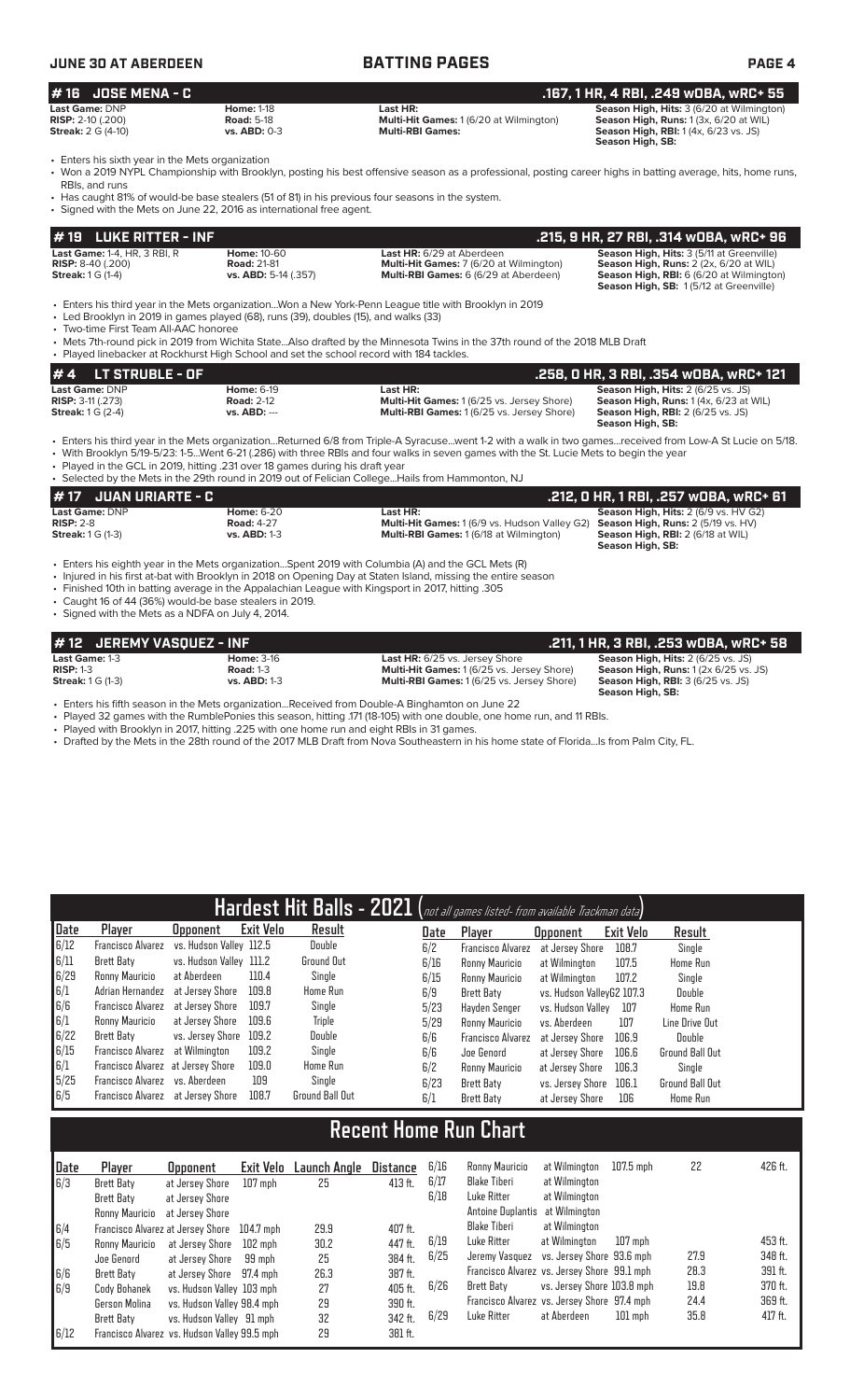| #18                                                | <b>ANDREW EDWARDS - LHP</b>                                                                                                                                                                                                                         |                                        | 25.9% K%, 15.3% BB%, 2.33 ERA, 0 SV       |
|----------------------------------------------------|-----------------------------------------------------------------------------------------------------------------------------------------------------------------------------------------------------------------------------------------------------|----------------------------------------|-------------------------------------------|
|                                                    | Last App: 6/29 at ABD Last Loss: 6/19 at WIL                                                                                                                                                                                                        | <b>SV/OP (Last):</b> 1/1 (6/15 at WIL) | Holds:                                    |
| Leadoff: $2-17$                                    | <b>Inherited Runners/Stranded: 4/4</b><br>. Enters his third year in the Mets organizationStruck out the final batter in Game 3 of the 2019                                                                                                         |                                        |                                           |
|                                                    | NYPL Championship Series to win Brooklyn's first outright minor league title in team history<br>• Spent the entire 2019 season with the Cyclones, collecting three saves                                                                            |                                        |                                           |
|                                                    | . Went to New Mexico State for two seasons after pitching a pair of campaigns for Central Arizona.                                                                                                                                                  |                                        |                                           |
| #46                                                | <b>JOSH HEJKA - RHP</b>                                                                                                                                                                                                                             |                                        | 16.3 K%, 4.3 BB%, 3.80 ERA, 0 SV          |
| Last App: 6/29 at ABD Last Loss:                   |                                                                                                                                                                                                                                                     | SV/OP (Last):                          | Holds:                                    |
| Leadoff: 4-18                                      | Inherited Runners/Stranded: 8/3<br>• Returns to Brooklyn after spending time with Binghamton (6/3-6/9) and Syracuse (6/10-6/18).                                                                                                                    |                                        |                                           |
|                                                    | . Enters his third year in the Mets organizationWon a 2019 NYPL title with Brooklyn, splitting time                                                                                                                                                 |                                        |                                           |
| with the Cyclones and Kingsport Mets               | • Signed as a minor league free agent in mid-summer after pitching in six games with the Westside                                                                                                                                                   |                                        |                                           |
|                                                    | Wolly Mammoths in the United Shore Baseball League                                                                                                                                                                                                  |                                        |                                           |
|                                                    | . Pitched all four years at Johns Hopkins, switching to submarine later in his career.                                                                                                                                                              |                                        |                                           |
| #5<br>Last App: 6/15 at WIL                        | <b>BRIAN METOYER - RHP</b><br><b>Last Loss:</b><br>5/15 at GVL                                                                                                                                                                                      | <b>SV/OP (Last):</b> 1/1 (6/3 at JS)   | 33.3 K%, 13 BB%, 3.86 ERA, 0 SV<br>Holds: |
|                                                    | Leadoff: 4-12, 2 BB, HBP Inherited Runners/Stranded: 4/3                                                                                                                                                                                            |                                        |                                           |
| <b>GCL Mets and Kingsport Mets</b>                 | . Enters his fourth year in the Mets orgWon a New York Penn League title with Brooklyn in 2019<br>• Struck out 40 batters over 28.2 innings with BrooklynSpent his first professional season with                                                   |                                        |                                           |
|                                                    | • Joins Ronnie Robbins (30th, 1981 - Toronto) as the only two LSU-Alexandria Generals to be                                                                                                                                                         |                                        |                                           |
| drafted by a MLB team in school history            |                                                                                                                                                                                                                                                     |                                        |                                           |
|                                                    | • Native of Natchitoches (NACK-ah-tish), the oldest city in Louisiana (est. 1714).                                                                                                                                                                  |                                        |                                           |
| #43<br>Last App: 6/17 at WIL                       | <b>BRYCE MONTES DE OCA - RHP</b><br>Last Loss:                                                                                                                                                                                                      | SV/OP (Last):                          | 29 K%, 19 BB%, 2.65 ERA, 0 SV<br>Holds: 1 |
| <b>Leadoff: 4-13, 3 BB</b>                         | <b>Inherited Runners/Stranded: 2/2</b>                                                                                                                                                                                                              |                                        |                                           |
|                                                    | • Enters his fourth year in the Mets orgHas not pitched as a professional due to injuries<br>• Underwent Tommy John surgery as a high school junior and missed 2016 after having ulnar                                                              |                                        |                                           |
| nerve transposition                                |                                                                                                                                                                                                                                                     |                                        |                                           |
|                                                    | • Previously drafted by Washington in the 15th round of the 2017 MLB Draft and by the Chicago<br>White Sox in the 14th round of the 2015 MLB Draft.                                                                                                 |                                        |                                           |
| #38                                                | <b>COLBY MORRIS - RHP</b>                                                                                                                                                                                                                           |                                        | 23.3 K%, 14.4 BB%, 4.43 ERA, 0 SV         |
| <b>Last App:</b> 6/26 vs. JS                       | Last Loss:                                                                                                                                                                                                                                          | SV/OP (Last):                          | Holds:                                    |
| <b>Leadoff: 4-12, 3 BB</b>                         | <b>Inherited Runners/Stranded: 4/0</b>                                                                                                                                                                                                              |                                        |                                           |
|                                                    | • Enters his first season in the Mets organizationcalled up from Low-A St. Lucie on May 20<br>• Made four scoreless appearances in relief for the St. Lucie Mets to being 2021<br>• Minor League free agent signingpitched at Middlebury in Vermont |                                        |                                           |
| #9                                                 | <b>CONNOR O'NEIL - RHP</b>                                                                                                                                                                                                                          |                                        | 5.3 K%, 10.5 BB%, 0.00 ERA, 0 SV          |
| Last App: 6/24 vs. JS<br>Leadoff: 2-5              | <b>Last Loss:</b><br><b>Inherited Runners/Stranded: 1-3</b>                                                                                                                                                                                         | SV/OP (Last):                          | Holds:                                    |
|                                                    | • Enters his fifth year in the Mets organizationreceived from Double-A Binghamton on 6/20                                                                                                                                                           |                                        |                                           |
|                                                    | • Has not pitched in 2021Last pitched for Advanced-A St. Lucie in 2019                                                                                                                                                                              |                                        |                                           |
|                                                    | • Spent his first professional season with Brooklyn in 2017, pitching 19 times in relief<br>• Drafted by the Mets in the 7th round of the 2017 MLB Draft from Cal State-Northridge                                                                  |                                        |                                           |
|                                                    |                                                                                                                                                                                                                                                     |                                        |                                           |
| #26<br>Last App: 6/26 vs. JS                       | <b>MICHEL OTANEZ - RHP</b><br>Last Loss:                                                                                                                                                                                                            |                                        | 25.0 K%, 18.8 BB%, 6.61 ERA, 0 SV         |
| Leadoff: 2-14                                      | <b>Inherited Runners/Stranded: 12/4</b>                                                                                                                                                                                                             | <b>SV/OP (Last):</b> 0/2 (BS vs. JS)   | Holds: 1                                  |
|                                                    | • Enters his sixth year in the Mets orgNo. 26 prospect in the system according to MLB Pipeline                                                                                                                                                      |                                        |                                           |
|                                                    | • Returns to Brooklyn for the second assignment in a row                                                                                                                                                                                            |                                        |                                           |
|                                                    | • Pitched with the Cyclones and won an NYPL title in 2019 and also spent time with Kingsport<br>. Missed 2017 due to injuryStruck out 21 batters in 21.1 innings with the DSL Mets1 in 2016.                                                        |                                        |                                           |
| #44                                                | <b>HUNTER PARSONS - RHP</b>                                                                                                                                                                                                                         |                                        | 24 K%, 15 BB%, 4.50 ERA, 0 SV             |
| Last App: 6/13 vs. HV<br><b>Leadoff:</b> 1-9, 2 BB | <b>Last Loss:</b><br><b>Inherited Runners/Stranded: 4/2</b>                                                                                                                                                                                         | SV/OP (Last):                          | Holds:                                    |
|                                                    | • Enters his third year in the Mets orgCalled up from Low-A St. Lucie on May 20                                                                                                                                                                     |                                        |                                           |
|                                                    | • Made four relief appearances with the Mets (A-), striking out 18 in 10 innings (45% K rate).<br>• Pitched with the Cyclones and won an NYPL title in 2019                                                                                         |                                        |                                           |
| #48                                                | <b>MITCH RAGAN - RHP</b>                                                                                                                                                                                                                            |                                        | 25.7 K%, 14.9 BB%, 1.56 ERA, 1 SV         |
| Last App: 6/27 vs. JS                              | Last Loss: 6/5 at Jersey Shore<br>Leadoff: 4-11, 4 BB, HR Inherited Runners/Stranded: 4/2                                                                                                                                                           | <b>SV/OP (Last):</b> 1/3 (6/23 vs. JS) | Holds: 1                                  |
|                                                    | • Enters his third year in the Mets organizationWon a title with Brooklyn in 2019,<br>earning the win in the championship-clinching game against Lowell                                                                                             |                                        |                                           |
|                                                    | • Named a New York-Penn League All-Star with the Cyclones                                                                                                                                                                                           |                                        |                                           |
|                                                    | • Named the 2019 Big East Pitcher of the Year with Creighton<br>$\bullet$ Pitched at Creighton for two seasonsspent 2017 with lowa West & 2016 with Wayne State.                                                                                    |                                        |                                           |
| #50                                                | <b>EVY RUIBAL - RHP</b>                                                                                                                                                                                                                             |                                        | 20%, 20 BB% 18.00 ERA, 0 SV               |
| Last App: 6/29 at ABD Last Loss:                   |                                                                                                                                                                                                                                                     | SV/OP (Last):                          | Holds:                                    |

**Leadoff:** 1-1 **Inherited Runners/Stranded:**

• Signed to a minor league deal on June 27 from the Florence Y'alls (Frontier League)

• Pitched in the Dodgers system from 2015-2018, reaching High-A Rancho Cucamonga

• Drafted by the Dodgers in the 16th round of the 2017 MLB Draft from Notre Dame

• From Milburn, New Jersey, attending Milburn High School

|                |                     |    | <b>Number of Pitches Thrown</b> |     |     |     |     |
|----------------|---------------------|----|---------------------------------|-----|-----|-----|-----|
| <b>Pitcher</b> | Days Rest 6/29 6/30 |    |                                 | 7/1 | 7/2 | 7/3 | 7/4 |
| Edwards        | Ω                   | 12 |                                 |     |     |     |     |
| Hejka          | 0                   | 52 |                                 |     |     |     |     |
| Montes de Oca  | 12                  | -- |                                 |     |     |     |     |
| <b>Morris</b>  | 4                   |    |                                 |     |     |     |     |
| O'Neil         | 5                   |    |                                 |     |     |     |     |
| Otanez         | 3                   |    |                                 |     |     |     |     |
| Parsons        |                     |    |                                 |     |     |     |     |
| Ragan          |                     |    |                                 |     |     |     |     |
| Ruibal         | Ω                   | 23 |                                 |     |     |     |     |

|                       | <b>LAST FIVE APPEARANCES</b> |            |                   |                |          |          |           |                |           |  |
|-----------------------|------------------------------|------------|-------------------|----------------|----------|----------|-----------|----------------|-----------|--|
| <b>ANDREW EDWARDS</b> |                              |            |                   |                |          |          |           |                |           |  |
| DATE                  | OPP                          | DEC        | IP                | н              | R        | ER       | ВB        | Κ              | HR        |  |
| 6/12                  | HV                           |            | 2.0               | 0              | 0        | O        | 1         | 4              | 0         |  |
| 6/15                  | @ WIL                        | SV         | 1.0               | 0              | 0        | O        | 1         | 2              | 0         |  |
| 6/19                  | @ WIL                        | L          | 1.0               | 4              | 1        | 1        | 2         | 1              | 0         |  |
| 6/24                  | vs. JS                       |            | 1.1               | 0              | $\Omega$ | O        | 3         | $\overline{2}$ | 0         |  |
| 6/29                  | @ ABD                        |            | 1.0               | 0              | 0        | $\Omega$ | $\Omega$  | 0              | 0         |  |
|                       |                              |            | <b>JOSH HEJKA</b> |                |          |          |           |                |           |  |
| DATE                  | OPP                          | <b>DEC</b> | IP                | н              | R        | ER       | <b>BB</b> | Κ              | <b>HR</b> |  |
| 6/12                  | WOR**                        |            | 2.0               | 3              | 3        | 3        | 1         | 1              | 1         |  |
| 6/15                  | @SWB**                       |            | 0.1               | $\overline{2}$ | 0        | O        | $\Omega$  | 0              | O         |  |
| 6/19                  | @ WIL                        |            | 3.1               | 3              | 1        | 1        | O         | 1              | 0         |  |
| 6/25                  | vs. JS                       |            | 2.1               | 1              | 0        | O        | $\Omega$  | 4              | 0         |  |
| 6/29                  | @ ABD                        |            | 3.0               | 3              | 0        | O        | 1         | 1              | 0         |  |
|                       | **Triple-A Syracuse          |            |                   |                |          |          |           |                |           |  |

|                            |           |            | <b>BRIAN METOYER</b> |          |                |                |                |   |          |
|----------------------------|-----------|------------|----------------------|----------|----------------|----------------|----------------|---|----------|
| DATE                       | OPP       | DEC        | IP                   | н        | R              | ER             | BB             | Κ | ΗR       |
| 5/23                       | vs. HV    |            | 2.0                  | $\Omega$ | O              | $\Omega$       | 1              | 1 | 0        |
| 5/29                       | vs. ABD   |            | 1.1                  | 1        | 1              | 1              | 2              | 2 | 0        |
| 6/3                        | @ JS      | SV         | 2.0                  | 3        | 1              | 1              | 0              | 5 | 0        |
| 6/9                        | vs. HV G1 |            | 1.1                  | O        | 0              | 0              | $\overline{2}$ | 3 | 0        |
| 6/15                       | @ WIL     | W          | 2.0                  | $\Omega$ | O              | 0              | 1              | 3 | 0        |
| <b>BRYCE MONTES DE OCA</b> |           |            |                      |          |                |                |                |   |          |
| <b>DATE</b>                | OPP       | <b>DEC</b> | IP                   | н        | R              | ER             | BB             | Κ | HR       |
| 5/29                       | vs. ABD   |            | 1.0                  | 0        | 0              | O              | 1              | 1 | 0        |
| 6/3                        | @ JS      | W          | 1.2                  | 1        | 0              | O              | 1              | 4 | 0        |
| 6/9                        | vs. HV G2 | SV         | 2.0                  | 0        | O              | O              | 2              | 2 | 0        |
| 6/12                       | vs. HV    | L          | 1.2                  | 2        | 2              | 1              | 0              | 4 | 0        |
| 6/17                       | @ WIL     |            | 2.0                  | 2        | 2              | $\overline{2}$ | 3              | O | $\Omega$ |
|                            |           |            | <b>COLBY MORRIS</b>  |          |                |                |                |   |          |
| DATE                       | OPP       | DEC        | IP                   | Н        | R              | ER             | BB             | Κ | ΗR       |
| 6/6                        | @ JS      |            | 1.2                  | 1        | $\overline{2}$ | $\overline{2}$ | 3              | 1 | 0        |
| 6/12                       | vs. HV    |            | 2.1                  | 3        | 1              | 1              | O              | 1 | 0        |
| 6/16                       | @ WIL     |            | 2.0                  | 2        | $\Omega$       | $\Omega$       | 1              | O | 0        |
| 6/22                       | vs. JS    |            | 3.0                  | $\Omega$ | 0              | O              | 3              | 4 | O        |
| 6/26                       | vs. JS    |            | 1.2                  | 4        | 1              | 2              | 1              | 1 | 0        |
|                            |           |            |                      |          |                |                |                |   |          |

| <b>CONNOR O'NEIL</b> |                             |  |  |  |  |  |              |  |          |  |
|----------------------|-----------------------------|--|--|--|--|--|--------------|--|----------|--|
|                      | DATE OPP DEC IP H R ER BB K |  |  |  |  |  |              |  | HR.      |  |
|                      | 6/20 @ WIL                  |  |  |  |  |  | 2010000      |  | <u>റ</u> |  |
|                      | $6/24$ vs. JS               |  |  |  |  |  | 30 1 0 0 2 1 |  |          |  |
|                      |                             |  |  |  |  |  |              |  |          |  |

|                       |           |       | <b>MICHEL OTANEZ</b> |                |          |                |                |          |    |  |
|-----------------------|-----------|-------|----------------------|----------------|----------|----------------|----------------|----------|----|--|
| DATE                  | OPP       | DEC   | IP                   | Н              | R        | ER             | ВB             | Κ        | ΗR |  |
| 6/10                  | vs. HV    |       | 1.0                  | $\Omega$       | 0        | 0              | 1              | 0        | 0  |  |
| 6/12                  | vs. HV    |       | 0.1                  | 1              | 0        | 0              | 0              | O        | 0  |  |
| 6/17                  | @ WIL     |       | 2.2                  | O              | 0        | 0              | 1              | O        | 0  |  |
| 6/22                  | vs. JS    |       | 1.1                  | 1              | 0        | 0              | 2              | 1        | 0  |  |
| 6/26                  | vs. JS    | W     | 2.1                  | $\overline{2}$ | 1        | 1              | $\Omega$       | 5        | 0  |  |
| <b>HUNTER PARSONS</b> |           |       |                      |                |          |                |                |          |    |  |
| <b>DATE</b>           | OPP       | DEC   | IP                   | н              | R        | ER             | ВB             | Κ        | HR |  |
| 5/22                  | vs. HV    |       | 0.1                  | 1              | 0        | 0              | 2              | 1        | 0  |  |
| 5/25                  | vs. ABD   |       | 2.0                  | 1              | 0        | 0              | 1              | 3        | 0  |  |
| 6/5                   | @ JS      |       | 3.0                  | $\overline{2}$ | 2        | $\overline{2}$ | $\overline{2}$ | 5        | 1  |  |
| 6/9                   | vs. HV G2 |       | 3.0                  | $\overline{2}$ | 3        | 3              | 1              | 3        | 1  |  |
| 6/13                  | vs. HV    |       | 1.0                  | 2              | 2        | 1              | $\overline{2}$ | $\Omega$ | 0  |  |
|                       |           |       | <b>MITCH RAGAN</b>   |                |          |                |                |          |    |  |
| DATE                  | OPP       | DEC   | IP                   | Н              | R        | ER             | BB             | Κ        | ΗR |  |
| 6/12                  | vs. HV    |       | 1.0                  | O              | $\Omega$ | 0              | 1              | 1        | 0  |  |
| 6/13                  | vs. HV    |       | 0.2                  | 1              | 1        | 1              | 1              | O        | 0  |  |
| 6/18                  | @ WIL     | W     | 2.0                  | O              | 0        | 0              | 2              | 2        | 0  |  |
| 6/23                  | vs. JS    | BS, W | 2.2                  | O              | 1        | 0              | $\overline{2}$ | 1        | 0  |  |
| 6/27                  | vs. JS    |       | 2.0                  | O              | O        | $\Omega$       | 1              | 3        | 0  |  |
|                       |           |       | <b>EVAL DUIDAL</b>   |                |          |                |                |          |    |  |

|                                | <b>EVY RUIBAL</b> |  |  |                 |  |
|--------------------------------|-------------------|--|--|-----------------|--|
| DATE OPP DEC IP H R ER BB K HR |                   |  |  |                 |  |
| 6/29 @ ABD                     |                   |  |  | 1.0 1 2 2 1 1 0 |  |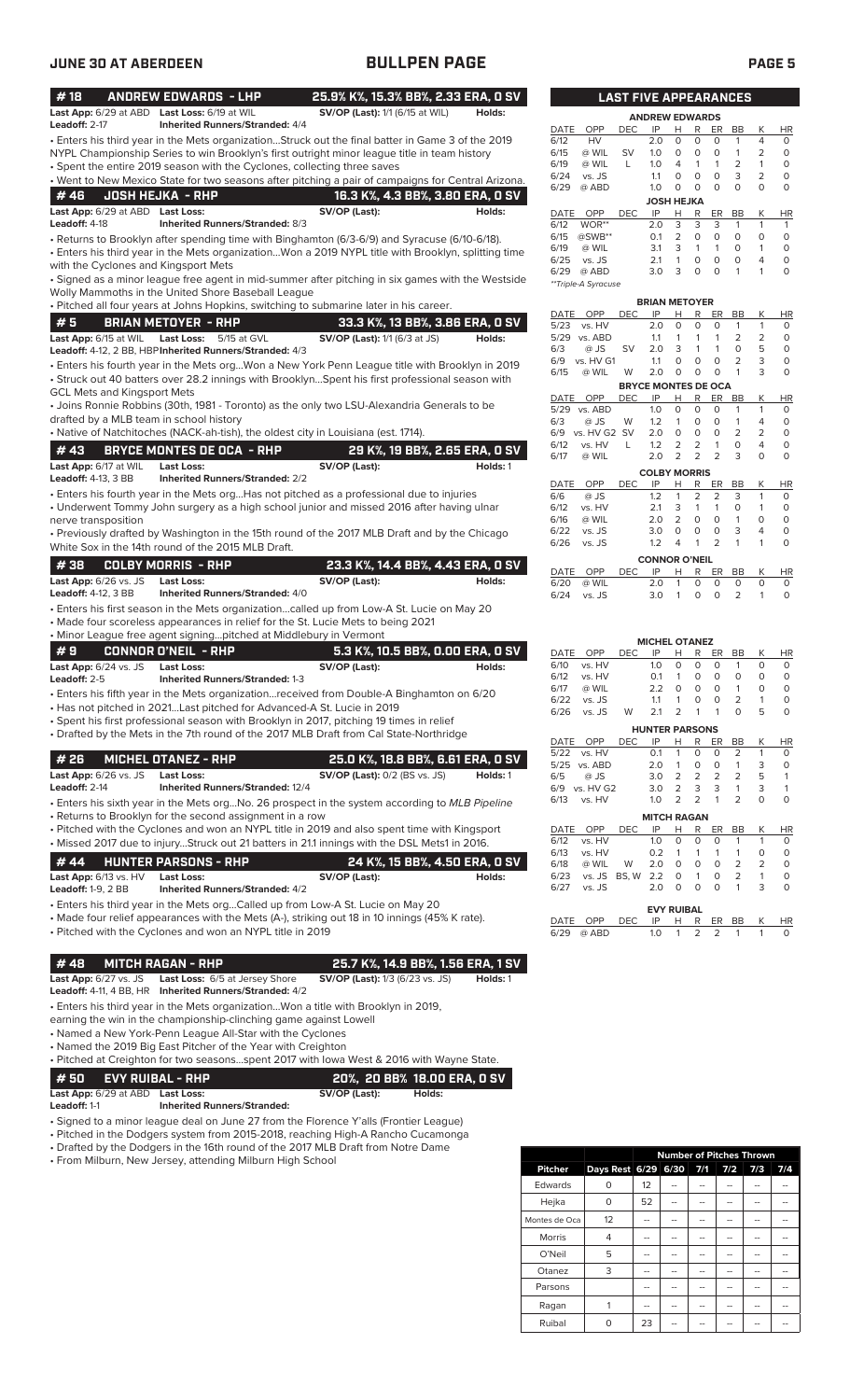# **JUNE 30 AT ABERDEEN HIGH/LOW & CHARTS PAGE 6**

| INDIVIDUAL PITCHING HIGHS                                                       |
|---------------------------------------------------------------------------------|
|                                                                                 |
|                                                                                 |
| Most Home Runs Allowed, Game4 (2x, Jose Butto, 6/6 at Jersey Shore)             |
| Most Strikeouts, Game, Starter8 (4x, last: Alec Kisena, 6/12 vs. Hudson Valley) |
| Most Strikeouts, Game, Reliever5 (3x, Michel Otanez, 6/26 vs. Jersey Shore)     |
|                                                                                 |
|                                                                                 |
|                                                                                 |
| Most Innings Pitched, Game 6 (4x, last: Justin Lasko, 6/20 at Wilmington)       |
|                                                                                 |
|                                                                                 |
|                                                                                 |
|                                                                                 |

| <b>TEAM PITCHING HIGHS</b>                                                |  |
|---------------------------------------------------------------------------|--|
|                                                                           |  |
|                                                                           |  |
|                                                                           |  |
|                                                                           |  |
|                                                                           |  |
|                                                                           |  |
|                                                                           |  |
|                                                                           |  |
|                                                                           |  |
|                                                                           |  |
|                                                                           |  |
|                                                                           |  |
|                                                                           |  |
|                                                                           |  |
|                                                                           |  |
| Most Pitchers Used, Extra Innings 5 (5/23 vs. Hudson Valley - 12 innings) |  |
|                                                                           |  |

|                          |                      |                                 | <b>TEAM MISCELLANEOUS</b>                                                      |  |  |  |  |  |  |
|--------------------------|----------------------|---------------------------------|--------------------------------------------------------------------------------|--|--|--|--|--|--|
|                          |                      |                                 |                                                                                |  |  |  |  |  |  |
|                          |                      |                                 | Longest Game, Time, Extra-Inning Game3:30 (6/23 vs. Jersey Shore - 10 innings) |  |  |  |  |  |  |
|                          |                      |                                 | Shortest Game, Time, Nine-Inning Game  2:20 (5/18 vs. Hudson Valley)           |  |  |  |  |  |  |
|                          |                      |                                 |                                                                                |  |  |  |  |  |  |
|                          |                      |                                 |                                                                                |  |  |  |  |  |  |
|                          |                      |                                 |                                                                                |  |  |  |  |  |  |
|                          |                      |                                 |                                                                                |  |  |  |  |  |  |
|                          |                      |                                 |                                                                                |  |  |  |  |  |  |
|                          |                      |                                 |                                                                                |  |  |  |  |  |  |
|                          |                      |                                 |                                                                                |  |  |  |  |  |  |
|                          |                      |                                 |                                                                                |  |  |  |  |  |  |
|                          |                      |                                 |                                                                                |  |  |  |  |  |  |
|                          |                      |                                 |                                                                                |  |  |  |  |  |  |
|                          | OUTFIELD ASSISTS (7) |                                 | <b>RECORD BREAKDOWN</b>                                                        |  |  |  |  |  |  |
| <b>NAME</b>              | <b>TOTAL</b>         | (LAST)                          |                                                                                |  |  |  |  |  |  |
| Duplantis                | 4<br>1               | 5/13 at GVL                     |                                                                                |  |  |  |  |  |  |
| Ashford<br>Molina        | 1                    | 5/25 vs. ABD<br>$5/21$ vs. $HV$ |                                                                                |  |  |  |  |  |  |
| Winaker                  | 1                    | 5/6 at ASH                      |                                                                                |  |  |  |  |  |  |
|                          |                      |                                 |                                                                                |  |  |  |  |  |  |
|                          |                      |                                 |                                                                                |  |  |  |  |  |  |
|                          |                      |                                 |                                                                                |  |  |  |  |  |  |
|                          |                      |                                 |                                                                                |  |  |  |  |  |  |
|                          |                      |                                 |                                                                                |  |  |  |  |  |  |
|                          |                      |                                 |                                                                                |  |  |  |  |  |  |
|                          | UNIFORM RECORDS      |                                 |                                                                                |  |  |  |  |  |  |
| <b>Home White</b>        |                      | $3-3$                           |                                                                                |  |  |  |  |  |  |
|                          |                      |                                 |                                                                                |  |  |  |  |  |  |
| <b>Road Gray</b>         |                      | $8 - 15$                        |                                                                                |  |  |  |  |  |  |
|                          |                      |                                 |                                                                                |  |  |  |  |  |  |
| <b>Championship Gold</b> |                      | $4-9$                           |                                                                                |  |  |  |  |  |  |
|                          |                      |                                 | Score 4 or More Runs 13-11                                                     |  |  |  |  |  |  |
| <b>Coney Island</b>      |                      | $O-1$                           |                                                                                |  |  |  |  |  |  |
|                          |                      |                                 |                                                                                |  |  |  |  |  |  |
|                          |                      |                                 | Do Not Allow a Home Run9-9                                                     |  |  |  |  |  |  |
|                          |                      |                                 |                                                                                |  |  |  |  |  |  |
|                          |                      |                                 | Opponent Hits More HRs1-14                                                     |  |  |  |  |  |  |
|                          |                      |                                 |                                                                                |  |  |  |  |  |  |
|                          |                      |                                 |                                                                                |  |  |  |  |  |  |
|                          |                      |                                 |                                                                                |  |  |  |  |  |  |
|                          |                      |                                 |                                                                                |  |  |  |  |  |  |
|                          |                      |                                 |                                                                                |  |  |  |  |  |  |
|                          |                      |                                 |                                                                                |  |  |  |  |  |  |
|                          |                      |                                 |                                                                                |  |  |  |  |  |  |
|                          |                      |                                 |                                                                                |  |  |  |  |  |  |
|                          |                      |                                 | Opponent Scores First8-19                                                      |  |  |  |  |  |  |
|                          |                      |                                 |                                                                                |  |  |  |  |  |  |
|                          |                      |                                 |                                                                                |  |  |  |  |  |  |
|                          |                      |                                 |                                                                                |  |  |  |  |  |  |
|                          |                      |                                 |                                                                                |  |  |  |  |  |  |
|                          |                      |                                 |                                                                                |  |  |  |  |  |  |
|                          |                      |                                 |                                                                                |  |  |  |  |  |  |
|                          |                      |                                 | Last Game of Series  3-4                                                       |  |  |  |  |  |  |
|                          |                      |                                 |                                                                                |  |  |  |  |  |  |
|                          |                      |                                 |                                                                                |  |  |  |  |  |  |
|                          |                      |                                 |                                                                                |  |  |  |  |  |  |
|                          | <b>EJECTIONS</b>     |                                 |                                                                                |  |  |  |  |  |  |
| Name                     | <b>Umpire</b>        | Date                            |                                                                                |  |  |  |  |  |  |

| <b>MISC. WINS</b>                      |
|----------------------------------------|
| Come from Behind Wins  9 (6/26 vs. JS) |
| Wins in Last At-Bat4 (6/26 vs. JS)     |
|                                        |
|                                        |

| INDIVIDUAL BATTING HIGHS  |                                                                             |  |  |  |  |  |  |
|---------------------------|-----------------------------------------------------------------------------|--|--|--|--|--|--|
|                           |                                                                             |  |  |  |  |  |  |
|                           |                                                                             |  |  |  |  |  |  |
|                           |                                                                             |  |  |  |  |  |  |
|                           |                                                                             |  |  |  |  |  |  |
|                           |                                                                             |  |  |  |  |  |  |
|                           |                                                                             |  |  |  |  |  |  |
|                           |                                                                             |  |  |  |  |  |  |
|                           | Home Runs, Consecutive Games Three games (2x, last: Luke Ritter, 6/18-6/21) |  |  |  |  |  |  |
|                           |                                                                             |  |  |  |  |  |  |
|                           |                                                                             |  |  |  |  |  |  |
|                           |                                                                             |  |  |  |  |  |  |
|                           |                                                                             |  |  |  |  |  |  |
|                           |                                                                             |  |  |  |  |  |  |
|                           |                                                                             |  |  |  |  |  |  |
|                           |                                                                             |  |  |  |  |  |  |
|                           | Most Extra-Base Hits, Game 3 (3x, Cody Bohanek, 6/15 at Wilmington)         |  |  |  |  |  |  |
|                           |                                                                             |  |  |  |  |  |  |
| <b>TEAM BATTING HIGHS</b> |                                                                             |  |  |  |  |  |  |
|                           |                                                                             |  |  |  |  |  |  |
|                           |                                                                             |  |  |  |  |  |  |
|                           |                                                                             |  |  |  |  |  |  |
|                           |                                                                             |  |  |  |  |  |  |
|                           |                                                                             |  |  |  |  |  |  |
|                           |                                                                             |  |  |  |  |  |  |
|                           |                                                                             |  |  |  |  |  |  |
|                           |                                                                             |  |  |  |  |  |  |
|                           |                                                                             |  |  |  |  |  |  |
|                           |                                                                             |  |  |  |  |  |  |
|                           |                                                                             |  |  |  |  |  |  |
|                           |                                                                             |  |  |  |  |  |  |
|                           |                                                                             |  |  |  |  |  |  |
|                           |                                                                             |  |  |  |  |  |  |
|                           |                                                                             |  |  |  |  |  |  |
|                           |                                                                             |  |  |  |  |  |  |
|                           |                                                                             |  |  |  |  |  |  |
|                           |                                                                             |  |  |  |  |  |  |
|                           |                                                                             |  |  |  |  |  |  |

## **FIELDING**

.. 13 (6/23 vs. Jersey Shore - 10 innings)<br>..................... 3 (4x, 6/26 vs. Jersey Shore)

Most Errors, Team, Game...............................................................................6 (5/7 at Asheville) .<br>2 (6x, last: Brett Baty, 6/11 vs. Hudson Valley)<br>3 (5/19 vs. Hudson Valley) Most Double Plays Turned, Nine-Inning Game.......................... 3 (5/19 vs. Hudson Valley) Consecutive Errorless Games, Team.

**STARTERS BY POSITION**

**C-** Alvarez (14), Uriarte (13), Mena (9), Senger (9)

**1B-** Genord (34), Ritter (5), Bohanek (3), Winaker (2), Vazquez (2)

**2B-** Ritter (31), Walters (12), Tiberi (1), Struble (1), McNeil (1)

**3B-** Baty (35), Tiberi (7), Bohanek (4)

Most Double Plays Hit into, Game............................................ 3 (4x, 6/26 vs. Jersey Shore)

**SS-** Mauricio (39), Walters (4), Bohanek (3)

**LF-** Duplantis (24), Tiberi (12), Bohanek (3), Vasquez (3), Baty (1), Winaker (1), Ashford (1), Struble (1)

**CF-** Duplantis (15), Hernandez (14), Mangum (8), Hernandez (8), Molina (6), Ota (2), Ashford (1)

**RF-** Ashford (15), Molina (10), Struble (8), Bohanek (4), Winaker (4), Hernandez (4), Ota (1)

**DH-** Alvarez (12), Baty (6), Genord (5)Mauricio (4), Tiberi (3), Hernandez (3), Ritter (3), Senger (2), Mena (2), Bohanek (2), Walters (2), Mangum (1), Vasquez (1)

**STARTERS BY BATTING ORDER 1st -** Duplantis (36), Bohanek (3), Tiberi (2), Mangum (2), Struble (1), Ashford (1), McNeil (1)

**2nd -** Bohanek (12), Mauricio (8), Ashford (6), Mangum (5), Winaker (4), Tiberi (3), Duplantis (3), Walters (2), Alvarez (2), Strubble (2)

**3rd -** Mauricio (37), Baty (9)

**4th-** Baty (32), Ritter (8), Alvarez (5), Genord (1)

**5th-** Alvarez (20), Ritter (11), Genord (4), Senger (4), Ashford (3), Ota (2), Hernandez (1), Vasquez (1)

**6th-** Ritter (17), Genord (9), Bohanek (3), Hernandez (3), Senger (3), Ashford (3), Mena (2), Winaker (2), Ota (1), Tiberi (1), Uriarte (1)

**7th-** Genord (19), Tiberi (5), Senger (3),Vasquez (3), Uriarte (3), Ashford (3), Ritter (3), Hernandez (2), Walters (2), Winaker (1), Bohanek (1), Mena (1),

**8th-** Tiberi (11), Hernandez (9), Genord (6), Walters (6), Mena (5), Uriarte (4), Vasquez (2), Senger (1), Molina (1), Ashford (1)

**9th-** Molina (15), Walters (7), Hernandez (6), Struble (5), Uriarte (5), Mena (3), Mangum (2), Struble (2), Tiberi (1)

**Name** 

|             | <b>CATCHERS STEALING</b> |     |            |             | <b>MULTI-RUN INNINGS</b> |                  |  |  |  |
|-------------|--------------------------|-----|------------|-------------|--------------------------|------------------|--|--|--|
| <b>Name</b> | CS                       | ATT | <b>PCT</b> | <b>Runs</b> | <b>Times</b>             | Last             |  |  |  |
| Alvarez     | 3                        | 21  | 14%        | 6           |                          | 7th, 5/20 vs. HV |  |  |  |
| Mena        |                          |     | 29%        | 5           | 3                        | 4th, 6/22 vs. JS |  |  |  |
| Senger      |                          | 10  | 20%        |             | 4                        | 8th, 6/26 vs. JS |  |  |  |
| Uriarte     | 9                        | 23  | 39%        | 3           | 16                       | 4th, 6/29 at ABD |  |  |  |
| Team        | 16                       | 61  | 26%        |             | 29                       | 4th, 6/26 vs. JS |  |  |  |

|                  |    | 2  | - 3  | <b>A</b> | 5 G                                  | 57 B |    |   | <b>9 10+ TOTALS</b> |
|------------------|----|----|------|----------|--------------------------------------|------|----|---|---------------------|
| <b>OPPONENTS</b> | 26 | 30 |      |          | 44   36   19   27   14   33   12   4 |      |    |   | 236                 |
| <b>BKLYN</b>     | 25 | 16 | 15 I | 28       | $19 \mid 26 \mid 21 \mid 31$         |      | 14 | 6 | 203                 |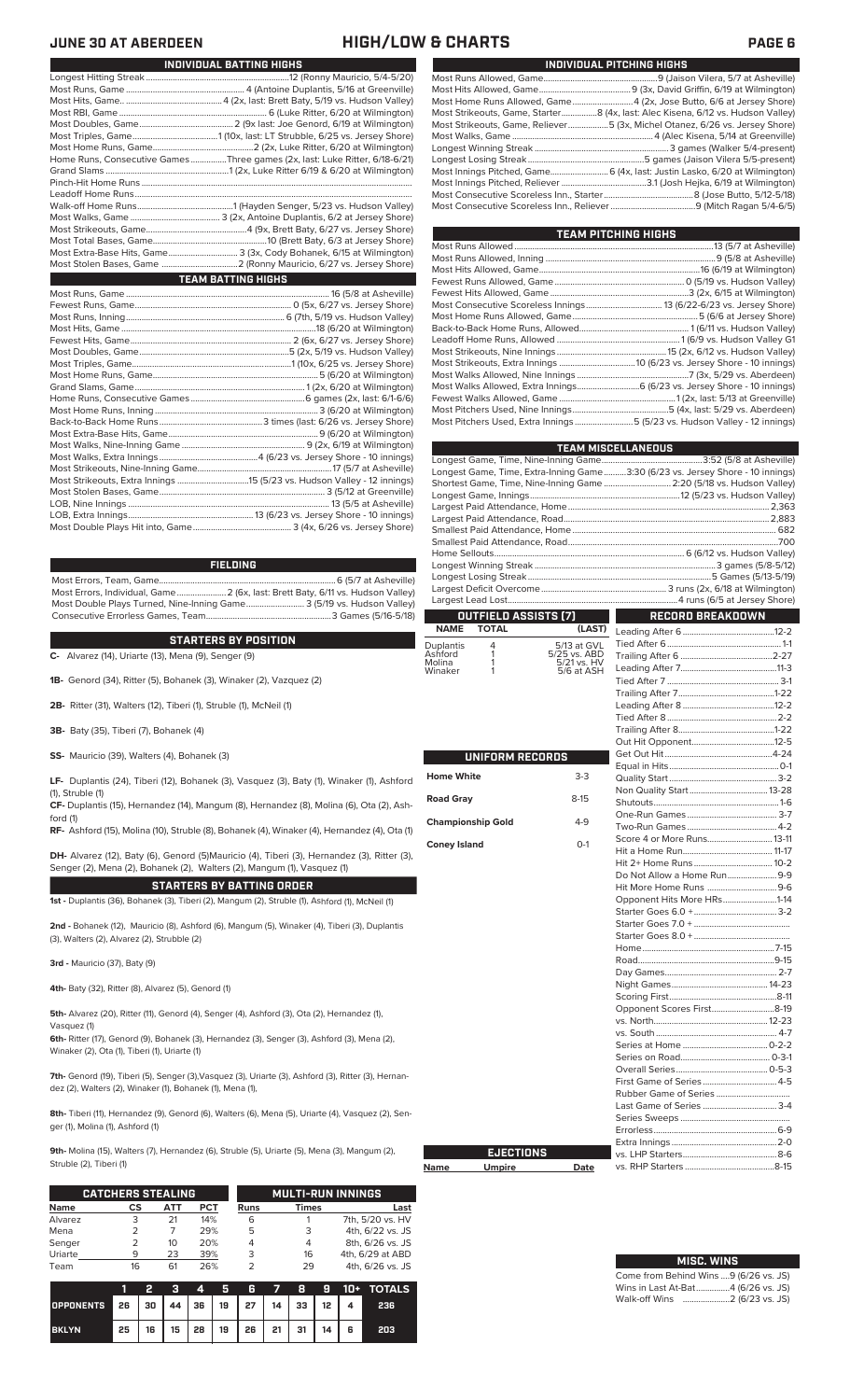# **JUNE 30 AT ABERDEEN GAME BY GAME RESULTS**

| <b>GAME-BY-GAME RESULTS</b> |                     |                                                            |                |                     |                        |                                    |                   |                                                                                           |                                         |                         |              |                   |
|-----------------------------|---------------------|------------------------------------------------------------|----------------|---------------------|------------------------|------------------------------------|-------------------|-------------------------------------------------------------------------------------------|-----------------------------------------|-------------------------|--------------|-------------------|
| <b>DATE</b>                 | GM#                 | <b>OPPONENT</b>                                            | W-L/TIME SCORE |                     | <b>RECORD</b>          | POSITION                           | GA/GB             | <b>WINNING PITCHER</b>                                                                    | <b>LOSING PITCHER</b>                   | <b>SAVE</b>             | <b>TIME</b>  | <b>ATTENDANCE</b> |
| 5/4                         | 1                   | at Asheville                                               | W              | $8 - 2$             | $1 - 0$                | T <sub>1st</sub>                   | $+1$              | Josh Walker (1-0)                                                                         | Blair Henley (0-1)                      |                         | 3:16         | 1,200             |
| 5/5                         | $\overline{2}$      | at Asheville                                               | L              | $6-1$               | $1 - 1$                | T <sub>2</sub> nd                  | $-1$              | Chandler Casey (1-0)                                                                      | Jose Butto (1-0)                        |                         | 3:26         | 1,200             |
| 5/6                         | 3                   | at Asheville                                               | L              | $11 - 4$            | $1 - 2$                | T3rd                               | $-2$              | Matt Ruppenthal (1-0)                                                                     | Oscar Rojas (0-1)                       |                         | 3:10         | 1,200             |
| 5/7                         | 4                   | at Asheville                                               | Г              | $13 - 7$            | $1 - 3$                | T3rd                               | $-3$              | R.J. Freure (1-0)                                                                         | Jaison Vilera (0-1)                     |                         | 3:44         | 1,200             |
| 5/8                         | 5                   | at Asheville                                               | W              | $16-12$             | $2 - 3$                | T3rd                               | $-3$              | Alec Kisena (1-0)                                                                         | Juan Pablo Lopez (1-0)                  |                         | 3:52         | 1,200             |
| 5/9                         |                     | at Asheville<br>Cancelled due to non-COVID-related illness |                |                     |                        |                                    |                   |                                                                                           |                                         |                         |              |                   |
| 5/10                        |                     | OFF DAY                                                    |                |                     |                        |                                    |                   |                                                                                           |                                         |                         |              |                   |
| 5/11                        | 6                   | at Greenville                                              | W              | $6-1$               | $3-3$                  | 2 <sub>nd</sub>                    | $-2.5$            | Josh Walker (2-0)                                                                         | Jay Groome (0-2)                        |                         | 3:00         | 1,995             |
| 5/12<br>5/13                | $\overline{7}$<br>8 | at Greenville<br>at Greenville                             | W<br>L         | $3 - 2$<br>$8 - 2$  | $4 - 3$<br>$4 - 4$     | 2 <sub>nd</sub><br>2 <sub>nd</sub> | $-1.5$<br>$-2.5$  | Brian Metoyer (1-0)                                                                       | Yusniel Padron-Artilles (0-2)           | Mitch Ragan (1)         | 3:14<br>3:21 | 1,819<br>2,485    |
| 5/14                        | 9                   | at Greenville                                              | L              | $5-1$               | $4 - 5$                | 4th                                | $-2.5$            | Chris Murphy (1-1)<br>Brayan Bello (2-0)                                                  | Oscar Rojas (0-2)<br>Alec Kisena (1-1)  |                         | 2:54         | 2,732             |
| 5/15                        | 10                  | at Greenville                                              | L              | $8 - 4$             | $4-6$                  | 4th                                | $-3.5$            | Yorvin Pantoja (1-0)                                                                      | Brian Metoyer (1-1)                     |                         | 2:52         | 2,883             |
| 5/16                        | 11                  | at Greenville                                              | L              | $10-9$              | $4 - 7$                | 4th                                | $-3.5$            | Jake Wallace (1-0)                                                                        | Eric Orze (0-1)                         |                         | 3:09         | 2,818             |
| 5/17                        |                     | OFF DAY                                                    |                |                     |                        |                                    |                   |                                                                                           |                                         |                         |              |                   |
| 5/18                        | 12                  | <b>Hudson Valley</b>                                       | L              | $4-3$               | $4 - 8$                | 5th                                | $-4.5$            | Zach Greene (1-1)                                                                         | Andrew Edwards (0-1)                    |                         | 2:29         | 1,315             |
| 5/19                        | 13                  | <b>Hudson Valley</b>                                       | W              | $14-0$              | $5-8$                  | 5th                                | $-3.5$            | Allan Winans (1-0)                                                                        | Jhony Brito (0-1)                       |                         | 3:01         | 810               |
| 5/20                        | 14                  | <b>Hudson Valley</b>                                       | L              | $6-1$               | $5-9$                  | 5th                                | $-3.5$            | Luis Medina (2-0)                                                                         | Jaison Vilera (0-2)                     |                         | 2:42         | 682               |
| 5/21                        | 15                  | <b>Hudson Valley</b>                                       | W              | $4-1$               | $6-9$                  | 5th                                | $-3.5$            | Josh Walker (3-0)                                                                         | Josh Maciejewski (2-1)                  | Eric Orze (1)           | 2:33         | 998               |
| 5/22                        | 16                  | <b>Hudson Valley</b>                                       | L              | $5-3$               | $6-10$                 | 5th                                | $-4.5$            | Ken Waldichuk (1-0)                                                                       | Cam Opp (0-1)                           |                         | 3:14         | 1,624             |
| 5/23                        | 17                  | <b>Hudson Valley</b>                                       | W              | $6-5(12)$           | $7 - 10$               | 5th                                | $-3.5$            | Josh Hejka (1-0)                                                                          | Zach Greene (1-2)                       |                         | 3:24         | 1,261             |
| 5/24                        |                     | OFF DAY                                                    |                |                     |                        |                                    |                   |                                                                                           |                                         |                         |              |                   |
| 5/25<br>5/26                | 18<br>19            | Aberdeen<br>Aberdeen                                       | L              | $8-1$               | $7 - 11$               | 5th                                | $-4.5$            | Drew Rom (2-0)<br>5/26 game postponed due to rain, makeup scheduled for doubleheader 5/27 | Oscar Rojas (0-3)                       |                         | 2:52         | 861               |
| 5/27                        | 19                  | Aberdeen                                                   | г              | $6-2(7)$            | $7-12$                 | 5th                                | $-5.5$            | Grayson Rodriguez (3-0)                                                                   | Jaison Vilera (0-3)                     |                         | 2:14         |                   |
|                             | 20                  | Aberdeen                                                   | L              | $10-1(7)$           | $7-13$                 | 5th                                | $-6.5$            | Morgan McSweeney (2-0)                                                                    | Cam Opp (0-2)                           |                         | 2:37         | 926               |
| 5/28                        | 21                  | Aberdeen                                                   |                |                     |                        |                                    |                   | 5/28 game postponed due to rain, makeup scheduled for doubleheader 8/25                   |                                         |                         |              |                   |
| 5/29                        | 21                  | Aberdeen                                                   | г              | $4-1$               | $7-14$                 | 5th                                | $-7.5$            | <b>Garrett Stallings (3-1)</b>                                                            | Alec Kisena (1-2)                       | Connor Gillispie (1)    | 2:52         | 1,509             |
| 5/30                        | 22                  | Aberdeen                                                   |                |                     |                        |                                    |                   | 5/30 game posted to a later date to be determined                                         |                                         |                         |              |                   |
| 5/31                        |                     | OFF DAY                                                    |                |                     |                        |                                    |                   |                                                                                           |                                         |                         |              |                   |
|                             |                     |                                                            |                |                     |                        |                                    |                   | MAY [7-14]                                                                                |                                         |                         |              |                   |
| 6/1                         | 22                  | at Jersey Shore                                            | W              | $11 - 5$            | $8-14$                 | T4th                               | $-7.5$            | Jose Butto (1-1)                                                                          | Josh Hendrickson (0-1)                  |                         | 3:03         | 2,077             |
| 6/2                         | 23                  | at Jersey Shore                                            | L              | $4-1$               | $8 - 15$               | 5th                                | $-8.5$            | Carlo Reyes (1-0)                                                                         | Justin Lasko (0-1)                      | Blake Brown (1)         | 2:44         | 1,591             |
| 6/3                         | 24                  | at Jersey Shore                                            | W              | $6 - 4$             | $9-15$                 | 4th                                | $-8.5$            | Bryce Montes de Oca (1-0)                                                                 | Jack Perkins (0-1)                      | Brian Metoyer (1)       | 3:15         | 1,473             |
| 6/4<br>6/5                  | 25<br>26            | at Jersey Shore<br>at Jersey Shore                         | L<br>L         | $5-4(7)$<br>$5 - 4$ | $9-16$<br>$9 - 17$     | 5th<br>5th                         | $-9.0$<br>$-9.0$  | Aneurys Zabala (2-2)<br>Mike Adams (1-1)                                                  | Allan Winans (1-1)<br>Mitch Ragan (0-1) |                         | 2:12<br>2:36 | 2,399<br>2,122    |
| 6/6                         | 27                  | at Jersey Shore                                            | L              | $11-6$              | $9-18$                 | 5th                                | $-9.5$            | Nick Lackney (1-0)                                                                        | Jose Butto (1-2)                        |                         | 3:31         | 2,041             |
| 6/7                         |                     | OFF DAY                                                    |                |                     |                        |                                    |                   |                                                                                           |                                         |                         |              |                   |
| 6/9                         | 28                  | <b>Hudson Valley</b>                                       | L              | $3-2(7)$            | $9-19$                 | 5th                                | $-10.5$           | Tanner Myatt (1-0)                                                                        | Justin Lasko (0-2)                      | Justin Wilson (1)       | 2:22         |                   |
|                             | 29                  | <b>Hudson Valley</b>                                       | W              | $5-3(7)$            | $10-19$                | 5th                                | $-9.5$            | Eric Orze (1-1)                                                                           | Luis Medina (2-1)                       | Bryce Montes de Oca (1) | 2:02         | 1,211             |
| 6/10                        | 30                  | <b>Hudson Valley</b>                                       | L              | $1 - 0$             | 10-20                  | 5th                                | $-9.5$            | <b>Barrett Loseke (2-1)</b>                                                               | Cam Opp (0-3)                           | Zach Greene (1)         | 2:37         | 1,396             |
| 6/11                        | 31                  | <b>Hudson Valley</b>                                       | г              | 8-0                 | $10 - 21$              | 5th                                | $-9.5$            | Ken Waldichuk (2-0)                                                                       | Jaison Vilera (0-4)                     |                         | 3:06         | 1,597             |
| 6/12                        | 32                  | <b>Hudson Valley</b>                                       | г              | $5-4$               | 10-22                  | 5th                                | $-9.5$            | Nelson Alvarez (2-0)                                                                      | Bryce Montes de Oca (1-1)               | Justin Wilson (2)       | 3:22         | 2,194             |
| 6/13                        | 33                  | <b>Hudson Valley</b>                                       | г              | 5-0                 | $10 - 23$              | 5th                                | $-9.5$            | Hayden Wesneski (1-1)                                                                     | Allan Winans (1-2)                      |                         | 2:50         | 1,749             |
| 6/14                        |                     | OFF DAY                                                    |                |                     |                        |                                    |                   |                                                                                           |                                         |                         |              |                   |
| 6/15                        | 34                  | at Wilmington                                              | W              | $3-1$               | $11 - 23$              | 5th                                | $-8.5$            | Brian Metoyer (2-1)                                                                       | Zach Brzykcy (2-1)                      | Andrew Edwards (1)      | 2:21         | 1,188<br>700      |
| 6/16<br>6/17                | 35<br>36            | at Wilmington<br>at Wilmington                             | L<br>L         | $5 - 2$<br>$8 - 4$  | $11 - 24$<br>$11 - 25$ | 5th<br>5th                         | $-9.5$<br>$-10.5$ | Amos Willingham (1-0)<br>Joan Adon (3-1)                                                  | Eric Orze (1-2)<br>Alec Kisena (1-3)    | Reid Schaller (3)       | 2:51<br>2:54 | 1,009             |
| 6/18                        | 37                  | at Wilmington                                              | W              | $7-5$               | $12 - 25$              | 5th                                | $-10$             | Mitch Ragan (1-1)                                                                         | Reid Schaller (1-1)                     |                         | 2:52         | 2,565             |
| 6/19                        | 38                  | at Wilmington                                              | L              | $9 - 8$             | 12-26                  | 5th                                | $-11$             | Christian Vann (2-0)                                                                      | Andrew Edwards (0-2)                    |                         | 3:26         | 1,899             |
| 6/20                        | 39                  | at Wilmington                                              | W              | $13-1$              | 13-26                  | 5th                                | $-11$             | Justin Lasko (1-2)                                                                        | Alfonso Hernanndez (0-1)                |                         | 2:44         | 2,722             |
| 6/21                        |                     | OFF DAY                                                    |                |                     |                        |                                    |                   |                                                                                           |                                         |                         |              |                   |
| 6/22                        | 40                  | <b>Jersey Shore</b>                                        | L              | $7 - 5$             | 13-27                  | 5th                                | $-12$             | Manuel Silva (1-0)                                                                        | Jaison Vilera (0-5)                     | Aneurys Zabala (3)      | 3:01         | 2,307             |
| 6/23                        | 41                  | <b>Jersey Shore</b>                                        | W              | 3-2 (10)            | 14-27                  | 5th                                | $-12$             | Mitch Ragan (2-1)                                                                         | Andrew Brown (2-2)                      |                         | 3:30         | 1,595             |
| 6/24                        | 42                  | <b>Jersey Shore</b>                                        | L              | $3-0$               | 14-28                  | 5th                                | $-13$             | Kevin Gowdy (2-3)                                                                         | Jose Butto (1-3)                        | Blake Brown (2)         | 2:52         | 1,906             |
| 6/25                        | 43                  | <b>Jersey Shore</b>                                        | W              | $7-2$               | 15-28                  | 5th                                | $-13$             | Cam Opp (1-3)                                                                             | Jonathan Hughes (2-3)                   |                         | 2:44         | 2,194             |
| 6/26                        | 44                  | <b>Jersey Shore</b>                                        | W              | $8 - 5$             | 16-28                  | 5th                                | $-13$             | Michel Otanez (1-0)                                                                       | Mark Potter (0-2)                       |                         | 3:13         | 2,363             |
| 6/27<br>6/28                | 45                  | <b>Jersey Shore</b><br>OFF DAY                             | L              | $3-0$               | 16-29                  | 5th                                | $-13$             | Dominic Pipkin (2-0)                                                                      | Justin Lasko (1-3)                      | Blake Brown (3)         | 2:43         | 2,253             |
| 6/29                        | 46                  | at Aberdeen                                                | L              | $7 - 3$             | 16-30                  | 5th                                | $-14$             | Garrett Stallings (4-3)                                                                   | Alec Kisena (1-4)                       | Garrett Farmer (4)      | 2:40         | 1,347             |
| 6/30                        | 47                  | at Aberdeen                                                | 4:35 p.m.      |                     |                        |                                    |                   |                                                                                           |                                         |                         |              |                   |
|                             | 48                  | at Aberdeen                                                | Game 2         |                     |                        |                                    |                   |                                                                                           |                                         |                         |              |                   |
|                             |                     |                                                            |                |                     |                        |                                    |                   | <b>JUNE [9-16]</b>                                                                        |                                         |                         |              |                   |
| 7/1                         | 49                  | at Aberdeen                                                | 7:05 p.m.      |                     |                        |                                    |                   |                                                                                           |                                         |                         |              |                   |
| 7/2                         | 50                  | at Aberdeen                                                | 7:05 p.m.      |                     |                        |                                    |                   |                                                                                           |                                         |                         |              |                   |
| 7/3                         | 51                  | at Aberdeen                                                | 6:05 pm.       |                     |                        |                                    |                   |                                                                                           |                                         |                         |              |                   |
| 7/4                         | 52                  | at Aberdeen                                                | 2:05 p.m.      |                     |                        |                                    |                   |                                                                                           |                                         |                         |              |                   |
| 7/5                         |                     | OFF DAY                                                    |                |                     |                        |                                    |                   |                                                                                           |                                         |                         |              |                   |

7/6 53 at Hudson Valley 7:05 p.m. 7/7 54 at Hudson Valley 7:05 p.m. 7/8 55 at Hudson Valley 7:05 p.m.

7/9 56 at Hudson Valley 7:05 p.m.

7/10 57 at Hudson Valley 6:05 p.m.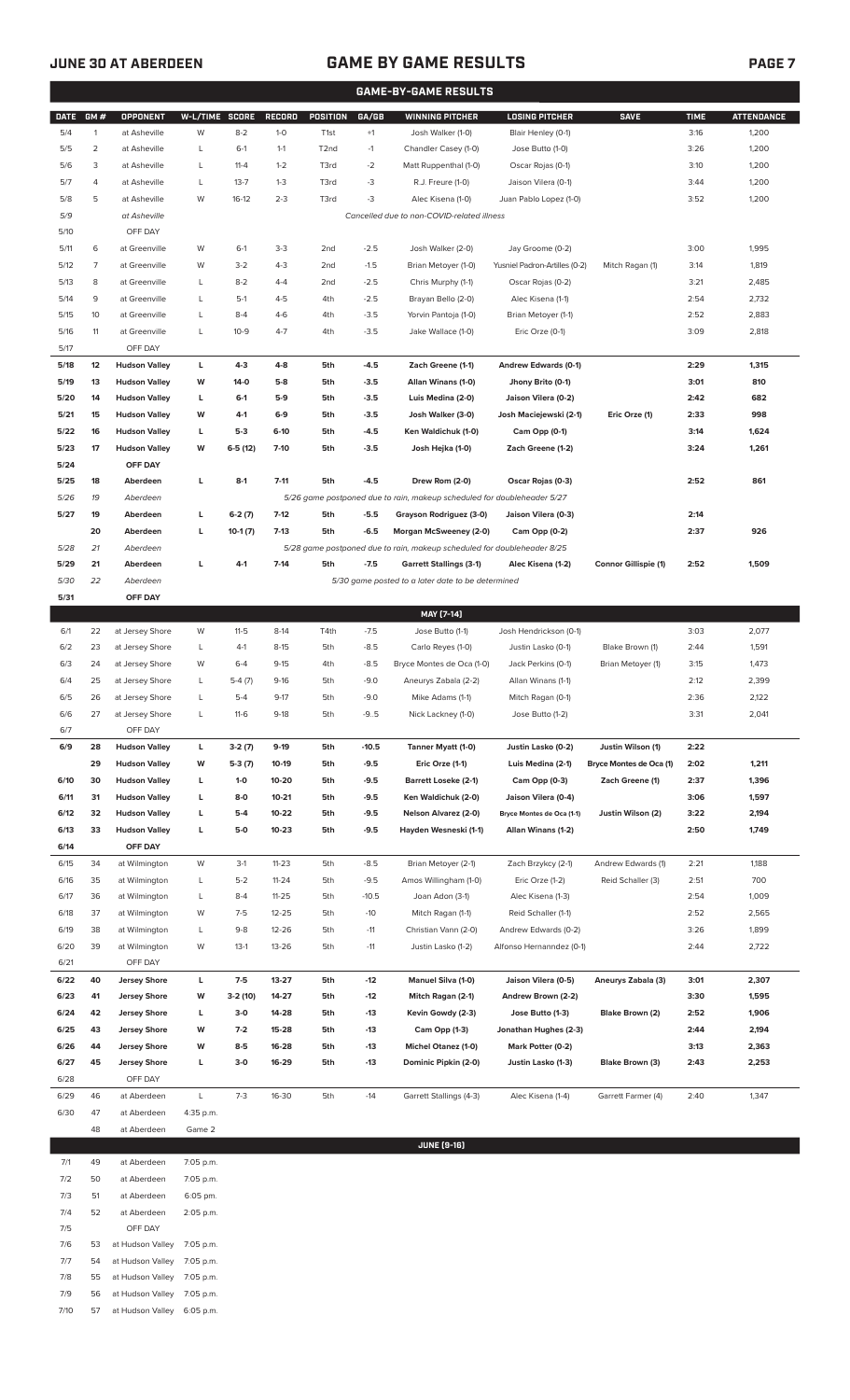# **JUNE 30 AT ABERDEEN GAME-BY-GAME PAGE 8**

| <b>DATE</b> | GM# | OPPONENT                   | W-L/TIME SCORE | RECORD<br>POSITION | GA/GB | <b>WINNING PITCHER</b> | <b>LOSING PITCHER</b> | SAVE | <b>TIME</b> | <b>ATTENDANCE</b> |
|-------------|-----|----------------------------|----------------|--------------------|-------|------------------------|-----------------------|------|-------------|-------------------|
| 7/12        |     | OFF DAY                    |                |                    |       |                        |                       |      |             |                   |
| 7/13        | 59  | <b>Jersey Shore</b>        | 6:30 p.m.      |                    |       |                        |                       |      |             |                   |
| 7/14        | 60  | <b>Jersey Shore</b>        | 6:30 p.m.      |                    |       |                        |                       |      |             |                   |
| 7/15        | 61  | <b>Jersey Shore</b>        | 6:30 p.m.      |                    |       |                        |                       |      |             |                   |
|             |     |                            |                |                    |       |                        |                       |      |             |                   |
| 7/16        | 62  | <b>Jersey Shore</b>        | 7:00 p.m.      |                    |       |                        |                       |      |             |                   |
| 7/17        | 63  | <b>Jersey Shore</b>        | 6:00 p.m.      |                    |       |                        |                       |      |             |                   |
| 7/18        | 64  | <b>Jersey Shore</b>        | 4:00 p.m.      |                    |       |                        |                       |      |             |                   |
| 7/19        |     | OFF DAY                    |                |                    |       |                        |                       |      |             |                   |
| 7/20        | 65  | Wilmington                 | 6:30 p.m.      |                    |       |                        |                       |      |             |                   |
| 7/21        | 66  | Wilmington                 | 6:30 p.m.      |                    |       |                        |                       |      |             |                   |
| 7/22        | 67  | Wilmington                 | 6:30 p.m.      |                    |       |                        |                       |      |             |                   |
| 7/23        | 68  | Wilmington                 | 7:00 p.m.      |                    |       |                        |                       |      |             |                   |
| 7/24        | 69  | Wilmington                 | 6:00 p.m.      |                    |       |                        |                       |      |             |                   |
|             |     |                            |                |                    |       |                        |                       |      |             |                   |
| 7/25        | 70  | Wilmington                 | 4:00 p.m.      |                    |       |                        |                       |      |             |                   |
| 7/26        |     | OFF DAY                    |                |                    |       |                        |                       |      |             |                   |
| 7/27        | 71  | at Jersey Shore            | 7:05 p.m.      |                    |       |                        |                       |      |             |                   |
| 7/28        | 72  | at Jersey Shore            | 7:05 p.m.      |                    |       |                        |                       |      |             |                   |
| 7/29        | 73  | at Jersey Shore            | 7:05 p.m.      |                    |       |                        |                       |      |             |                   |
| 7/30        | 74  | at Jersey Shore            | 7:05 p.m.      |                    |       |                        |                       |      |             |                   |
| 7/31        | 75  | at Jersey Shore            | 7:05 p.m.      |                    |       |                        |                       |      |             |                   |
|             |     |                            |                |                    |       | JULY (0-0)             |                       |      |             |                   |
| 8/1         | 76  | at Jersey Shore            | 1:05 p.m.      |                    |       |                        |                       |      |             |                   |
|             |     |                            |                |                    |       |                        |                       |      |             |                   |
| 8/2         |     | OFF DAY                    |                |                    |       |                        |                       |      |             |                   |
| 8/3         | 77  | <b>Hudson Valley</b>       | 6:30 p.m.      |                    |       |                        |                       |      |             |                   |
| 8/4         | 78  | <b>Hudson Valley</b>       | 6:30 p.m.      |                    |       |                        |                       |      |             |                   |
| 8/5         | 79  | <b>Hudson Valley</b>       | 6:30 p.m.      |                    |       |                        |                       |      |             |                   |
| 8/6         | 80  | <b>Hudson Valley</b>       | 7:00 p.m.      |                    |       |                        |                       |      |             |                   |
| 8/7         | 81  | <b>Hudson Valley</b>       | 6:00 p.m.      |                    |       |                        |                       |      |             |                   |
| 8/8         | 82  | <b>Hudson Valley</b>       | 4:00 p.m.      |                    |       |                        |                       |      |             |                   |
| 8/9         |     | OFF DAY                    |                |                    |       |                        |                       |      |             |                   |
| 8/10        | 83  | at Wilmington              | 7:05 p.m.      |                    |       |                        |                       |      |             |                   |
|             |     | at Wilmington              |                |                    |       |                        |                       |      |             |                   |
| 8/11        | 84  |                            | 7:05 p.m.      |                    |       |                        |                       |      |             |                   |
| 8/12        | 85  | at Wilmington              | 7:05 p.m.      |                    |       |                        |                       |      |             |                   |
| 8/13        | 86  | at Wilmington              | 7:05 p.m.      |                    |       |                        |                       |      |             |                   |
| 8/14        | 87  | at Wilmington              | 6:05 p.m.      |                    |       |                        |                       |      |             |                   |
| 8/15        | 88  | at Wilmington              | 1:05 p.m.      |                    |       |                        |                       |      |             |                   |
| 8/16        |     | OFF DAY                    |                |                    |       |                        |                       |      |             |                   |
| 8/17        | 89  | at Hudson Valley 7:05 p.m. |                |                    |       |                        |                       |      |             |                   |
| 8/18        | 90  | at Hudson Valley           | 7:05 p.m.      |                    |       |                        |                       |      |             |                   |
| 8/19        | 91  | at Hudson Valley           | 7:05 p.m.      |                    |       |                        |                       |      |             |                   |
|             |     |                            |                |                    |       |                        |                       |      |             |                   |
| 8/20        | 92  | at Hudson Valley           | 7:05 p.m.      |                    |       |                        |                       |      |             |                   |
| 8/21        | 93  | at Hudson Valley           | 6:05 p.m.      |                    |       |                        |                       |      |             |                   |
| 8/22        | 94  | at Hudson Valley           | 4:35 p.m.      |                    |       |                        |                       |      |             |                   |
| 8/23        |     | OFF DAY                    |                |                    |       |                        |                       |      |             |                   |
| 8/24        | 95  | Aberdeen                   | 6:30 p.m.      |                    |       |                        |                       |      |             |                   |
| 8/25        | 96  | Aberdeen                   | 5:00 p.m.      |                    |       |                        |                       |      |             |                   |
|             | 97  | Aberdeen                   | DH             |                    |       |                        |                       |      |             |                   |
| 8/26        | 98  | Aberdeen                   | 6:30 p.m.      |                    |       |                        |                       |      |             |                   |
| 8/27        | 99  | Aberdeen                   | 7:00 p.m.      |                    |       |                        |                       |      |             |                   |
| 8/28        | 100 | Aberdeen                   | 6:00 p.m.      |                    |       |                        |                       |      |             |                   |
|             |     |                            |                |                    |       |                        |                       |      |             |                   |
| 8/29        | 101 | Aberdeen                   | 4:00 p.m.      |                    |       |                        |                       |      |             |                   |
| 8/30        |     | OFF DAY                    |                |                    |       |                        |                       |      |             |                   |
| 8/31        | 102 | Wilmington                 | 6:30 p.m.      |                    |       |                        |                       |      |             |                   |
|             |     |                            |                |                    |       | AUGUST (0-0)           |                       |      |             |                   |
| 9/1         | 103 | Wilmington                 | 6:30 p.m.      |                    |       |                        |                       |      |             |                   |
| 9/2         | 104 | Wilmington                 | 6:30 p.m.      |                    |       |                        |                       |      |             |                   |
| 9/3         | 105 | Wilmington                 | 7:00 p.m.      |                    |       |                        |                       |      |             |                   |
| 9/4         | 106 | Wilmington                 | 6:00 p.m.      |                    |       |                        |                       |      |             |                   |
| 9/5         | 107 | Wilmington                 | 4:00 p.m.      |                    |       |                        |                       |      |             |                   |
| 9/6         |     | OFF DAY                    |                |                    |       |                        |                       |      |             |                   |
| 9/7         | 108 | at Hudson Valley           | 7:05 p.m.      |                    |       |                        |                       |      |             |                   |
|             |     |                            |                |                    |       |                        |                       |      |             |                   |
| 9/8         | 109 | at Hudson Valley           | 7:05 p.m.      |                    |       |                        |                       |      |             |                   |
| 9/9         | 110 | at Hudson Valley           | 7:05 p.m.      |                    |       |                        |                       |      |             |                   |
| 9/10        | 111 | at Hudson Valley           | 7:05 p.m.      |                    |       |                        |                       |      |             |                   |
| 9/11        | 112 | at Hudson Valley           | 6:05 p.m.      |                    |       |                        |                       |      |             |                   |
| 9/12        | 113 | at Hudson Valley           | 4:35 p.m.      |                    |       |                        |                       |      |             |                   |
| 9/13        |     | OFF DAY                    |                |                    |       |                        |                       |      |             |                   |
| 9/14        | 114 | <b>Jersey Shore</b>        | 6:30 p.m.      |                    |       |                        |                       |      |             |                   |
| 9/15        | 115 | <b>Jersey Shore</b>        | 6:30 p.m.      |                    |       |                        |                       |      |             |                   |
| 9/16        | 116 | <b>Jersey Shore</b>        | 6:30 p.m.      |                    |       |                        |                       |      |             |                   |
| 9/17        | 117 | <b>Jersey Shore</b>        | 7:00 p.m.      |                    |       |                        |                       |      |             |                   |
| 9/18        | 118 | <b>Jersey Shore</b>        | 4:00 p.m.      |                    |       |                        |                       |      |             |                   |
| 9/19        | 119 |                            |                |                    |       |                        |                       |      |             |                   |
|             |     | <b>Jersey Shore</b>        | 1:00 p.m.      |                    |       |                        |                       |      |             |                   |

**SEPTEMBER (0-0)**